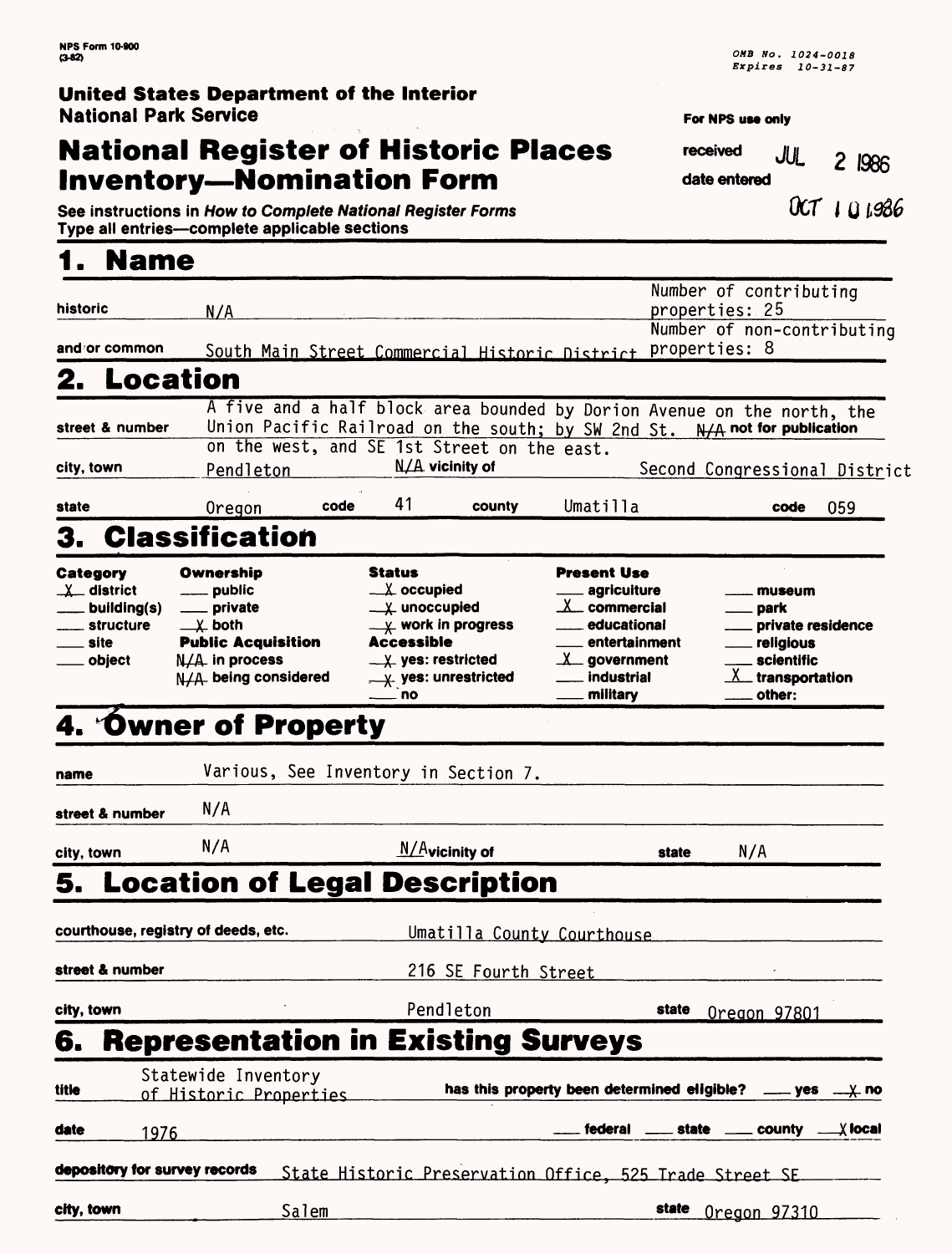# **7. Description**

#### Co

| <b>Condition</b>    |                   | <b>Check one</b>    | <b>Check</b> |
|---------------------|-------------------|---------------------|--------------|
| ____ excellent      | deteriorated      | $\lambda$ unaltered | $X$ orie     |
| —X– good            | <u>_</u> __ ruins | $X$ altered         | —— mo        |
| $\overline{y}$ fair | ____ unexposed    |                     |              |

#### one

ginal site

 $w$ ed date  $M/A$ 

### **Describe the present and original (iff known) physical appearance** w \* • • •'

The South Main Street Commercial Historic District is a compact, five and one-half block area in downtown Pendleton characterized by its distinct relation to development of the railroad. The district is located between Dorion, Frazer, SW First and SE First Streets with two extensions; the first extension, to the west, includes the John F. Kilkenny United States Post Office and Courthouse; the second, a full block to the south, includes the existing Union Pacific Railroad Passenger Station and the site of the original Oregon Railway and Navigation Company Station at the foot of Main Street, between Frazer Avenue and the rail road tracks. Of notable importance within the historic district are  $six$ buildings currently listed in the National Register of Historic Places: Masonic Temple Building, Matlock-Brownfield Building, Bowman Hotel, U.S. Post Office and Courthouse, Empire Block and Hendricks Building. In addition, three other buildings are listed in the Statewide Inventory of Historic Properties: City Hall, Union Pacific Rail road Passenger Station and St. Elmo Hotel. The predominant architectural style within the historic district is Italianate, the older buildings being the most elaborate in their detailing. All buildings within the South Main Commercial Historic District possess integrity of location. Two historic buildings of the primary period have been substantially altered over the years and no longer contribute to the character of the district. The remainder display their essential architectural character notwithstanding the ubiquitous storefront alterations. In fact, the recently rehabilitated Empire Block retains the only original ground floor storefronts in the district. The majority of the buildings in the district house retail space on the ground floor and commercial lease space above.

Within the compact district of  $11.8$  acres there is remarkable continuity of street facades owing to the common building scale (one and two stories; 25, 50 and 100-foot street frontages), common building materials (principally brick, sometimes stuccoed), and common color treatment (predominantly red and buff). I talianate and Georgian facade detailings predominate and, through string courses, arcuated window openings, cornice lines and parapet terminations, provide unifying visual elements from building to building and block to block.

#### ESTABLISHMENT OF PRIMARY AND SECONDARY PERIODS CF CONSTRUCTION

Within the historic district, the first and primary period of building began in 1881 (standing resources date from 1887, however) and ended in 1905, by which time South Main Street, between Doricn and Frazer Avenues, was essentially developed. The secondary period extends from 1907 to 1937, during which time there was gradual infilling of adjacent streets, replacement of wood frame buildings on Main Street, and remodeling of earlier buildings. There appears to have been no new building activity in the district in 1906, but earlier projects were completed in that year.

Court Street runs east and west along the flat Umatilla River bottom, roughly following the route of the Oregon Trail. It was the major road through town from the time of the earliest settlers until completion of the Interstate &4 freeway in the 1960s. Strip development along Court Street has been the predominant pattern for commercial growth in Pendleton. This was reinforced by location of the Umatilla County Courthouse at SE Fourth and Court Streets in 1889. Main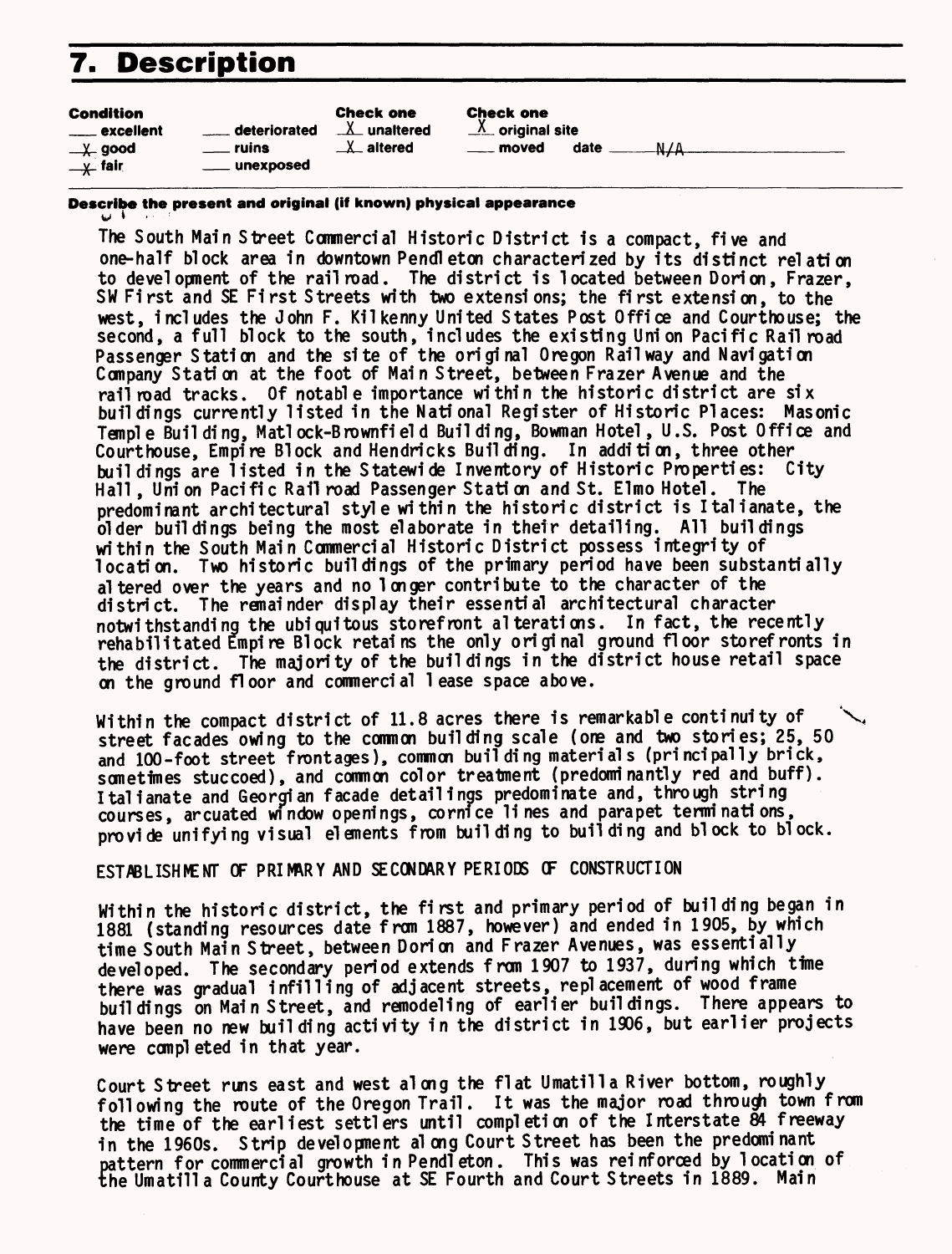# **National Register of Historic Places Inventory—Nomination Form**

South Main Street Commercial **Continuation sheet** Historic District **Item number 7 Page** 2

Street, on the other hand, runs north and south, connecting the steep hillsides on either side of the n'ver. It always was secondary to Court Street. Location of the railroad several blocks to the south of Court Street in the early 1880s and the extension of Main Street to the 0.R.& N. Co. Station in 1882 provided the stimulus for development in this secondary commercial district in Pendleton. Development followed conventional gridiron platting, though block sizes in the district do vary.

In more recent years, as the importance of rail travel has declined, commercial growth has shifted almost entirely to strip development al ong Court Street. Even the major Interstate freeway connections to downtown avoid Main Street in favor of Court Street and its eastbound counterpart, Dorion Avenue. As a result, many historic buildings in the oldest parts of the city, along Court Street, have been relentlessly modernized while the South Main Street Commercial Historic District has remained relatively intact.

#### **PRIMARY BUILDINGS**

The construction of the Oregon Railway and Navigation Company Station on Reservation land just south of town in 1881 was the first spark to encourage the spread of commercial development along Main Street. Wood frame commercial buil dings sprang up immediately along the new street and were later replaced by more substantial brick buildings, many of which remain today. The first to start this trend was the Masonic Temple Building, built in 1887. Soon thereafter, two adjacent commercial buildings were constructed on the opposite side of Main Street. These have been irreversibly altered, now housing a T.Y. repair shop, a hardware store and a vacant retail space. Others followed rapidly. By 1905, Main Street between Dorion and Frazer was entirely lined with brick buildings, except for the site of the present  $C.$  J. Koch building, which was used annually for a District Fair prior to 1914. The Bowman Hotel repalced a wood framed hotel, also called the Bowman Hotel, buil t in 1884. The site was then vacant for several years prior to the construction of the existing building in 1905.

The existing buildings from the primary period of construction exhibit elaborate Italianate detailing. Many have bracketed cornices, tall and narrow one-over-one, double-hung sash windows, decorative moldings above the windows, segnentally arched window openings, recessed panels and decorative corbelling in the brick parapets, and brick flues extending above the parapets. Exceptions to the typical pattern of arched windows found in the primary buildings of the district are the La Fontaine Building and the Matlock-B rownfield Building, both of which have flat-arched openings capped by stone lintels.

#### **SECONDARY BUILDINGS**

Buildings erected in the secondary period, after 1905, are typically simpler Conmercial style buildings retaining some of the detailing of their predecessors. One major exception, the Bowman Hotel, is Richardsonian in its

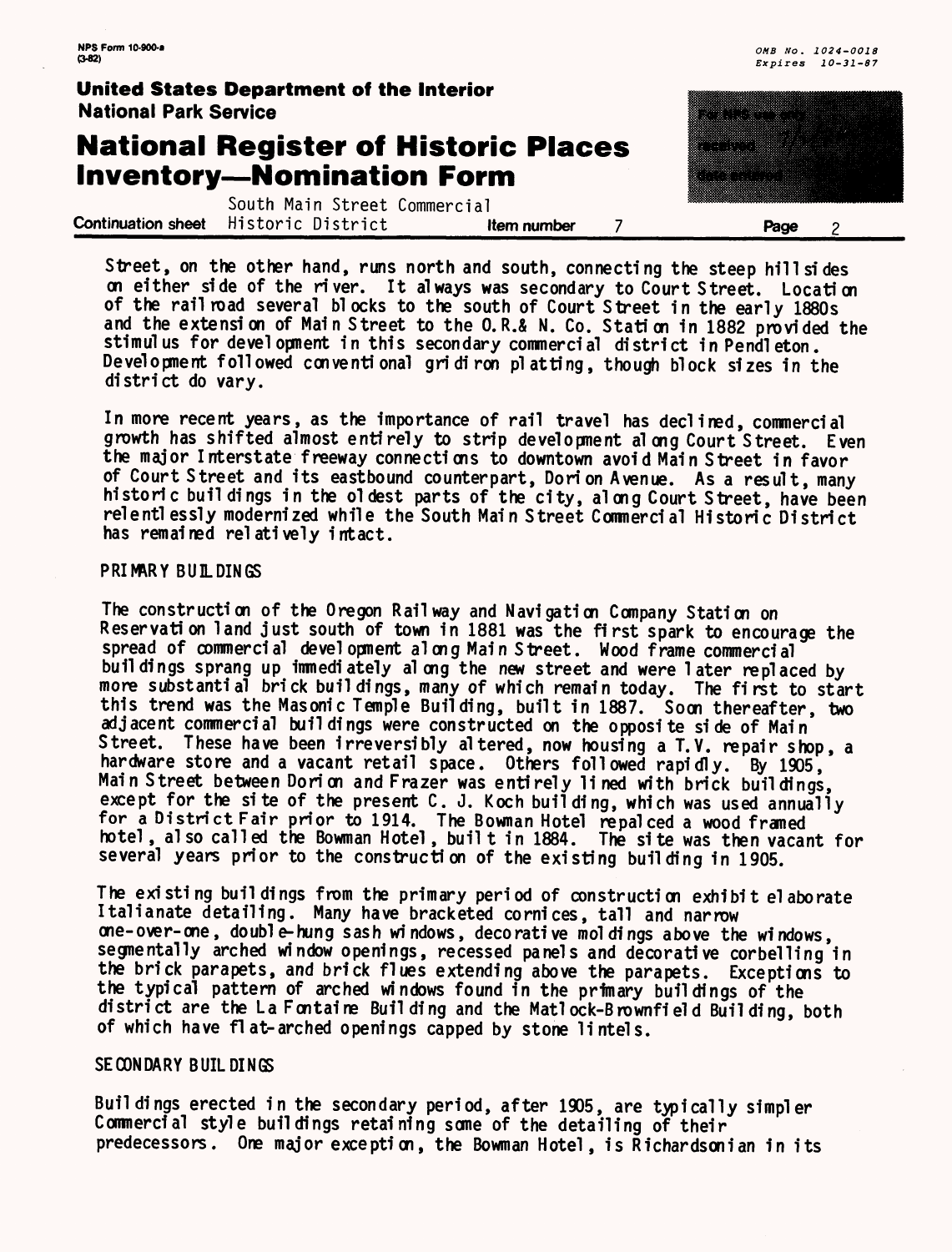ta kuni

a da da basan da daga da da da a gaban da a gaban da a gaban da a gaban da a gaban da a gaban da a gaban da a<br>Manazarta

### **United States Department of the Interior** National Park Service

# **National Register of Historic Places Inventory—Nomination Form**

^ .. . . South Main Street Commercial ., continuation sheet H i <; t nr 1 r n i <;t. n' rt ltem number\_\_\_\_\_/\_\_\_\_\_\_\_Page 3

facade organization. Of brick masonry construction, the Bowman is entirely compatible with its Italianate neighbors. The Bownan's central entry bay, flanked by pilasters, echoes the rhythm of its Italianate neighbors, but the long expanse of windows to either side is quite distinct from the Italianate buildings whose facades are typically divided into bays by pilasters or changes in window spacing. Another exception among the secondary buildings is the Union Pacific Railroad Station built in 1909. This one story brick building, with its Mission-tiled hip roof, is not typical stylistically, but is compatible with the character of the District in its materials and coloration.

DEFINITION OF CONTRIBUTING AND NON-CONTRIBUTING RESOURCES

Contributing resources, comprising 79% of the properties within the district, include buildings erected during the 50-year historic period 1887-1937 and adequately convey their essential architectural character. Contributing resources also include the site of the original 0.R.& N. Co. Passenger Station and Freight House adjacent to the existing station building. The importance of the city's initial rail road facility, historically, justifies inclusion of the property as the only site now vacant which contributes to the significance of the district.

N on-contributing buildings, comprising 21% of the properties within the district, include three which are historic but do not display their original character at present, as well as those less than 50 years old which are compatible or n on-compatible.

BREAK-DOWN OF 33 PROPERTIES IN DISTRICT BOUNDARIES\*

1 Historic Site - Non-contributing

(2) Site of original O.R.& N. Co. Passenger Station and Freight House (1881)

25 Contributing Buildings

14 Primary Period (1887-1905)

- (4) Masonic Temple
- (5) Matlock-Brownfield Building<br>(6) Bowman Hotel
- (6) Bowman Hotel<br>(8) St. Elmo Hot
- St. Elmo Hotel
- (11) 28 SE Emigrant (Gun House & Barnums Trading Post)<br>(12) Hotel State/Oregon Hotel
- Hotel State/Oregon Hotel
- (17) Oak Hotel
- 12 SE Dorion (retail)
- (21) Columbia Hotel
- (22) LaFontaine Building
- (24) Hendricks Building (New York Store)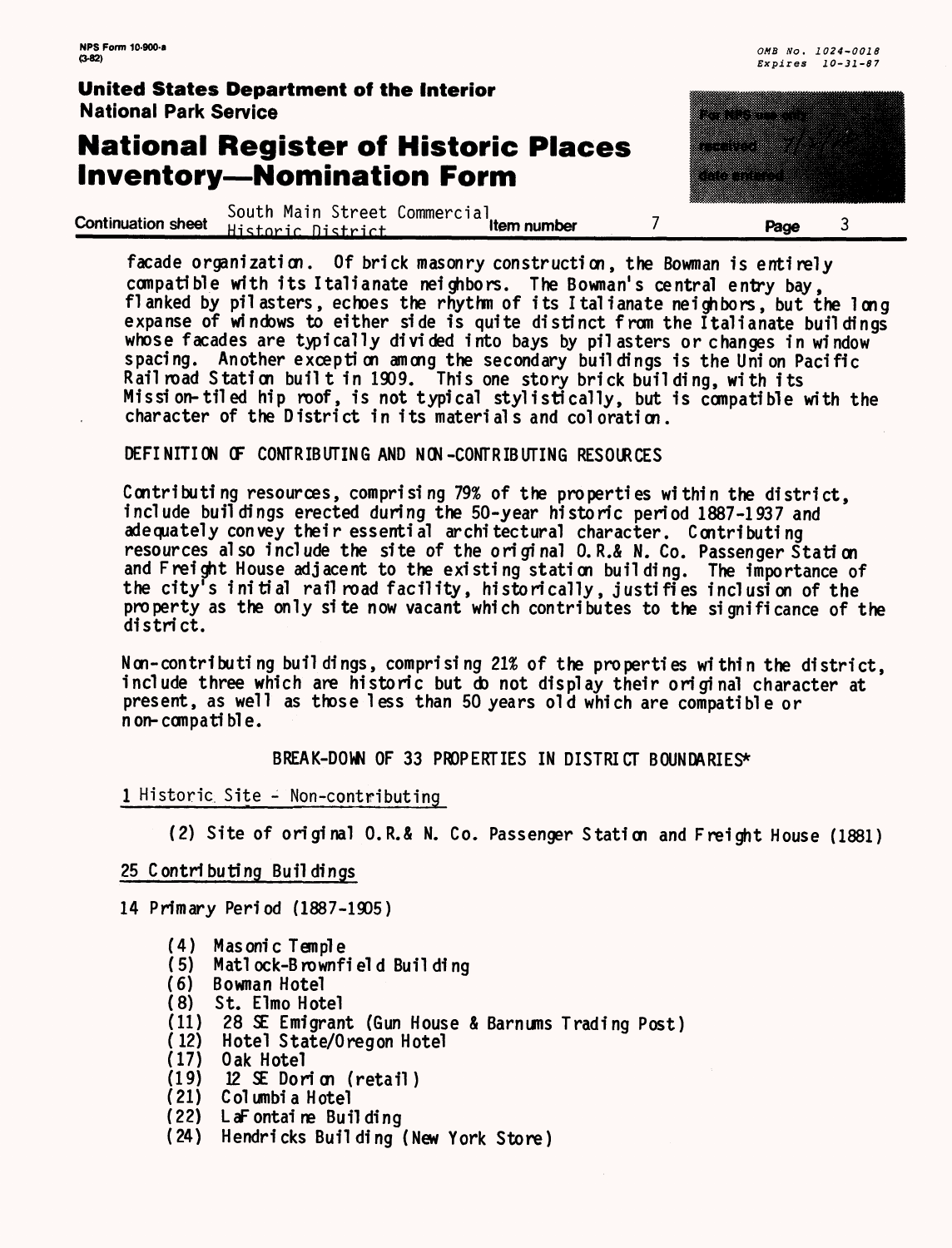### **National Register of Historic Places Inventory—Nomination Form**



Expires 10-31-87

South Main Street Commercial **Continuation sheet** Historic District **Righter Millem number 7 Page** 

- **(27) 349 S. Main Street (Bronco Tavern)**
- (28) 343-347 S. Main Street (Elkhorn and Pcny Keg Taverns)
- (29) Medernach Building

11 Secondary Period (1907-1937)

- (1) Oregon Railway and Navigation Company/Union Pacific Railroad Passenger Station
- (3) Moe Gollock Building
- (7) C. J. Koch Building
- (16) Temple Hotel
- (18) City Hall
- (25) 353 S. Main (retail)
- (26) Rivoli Theater<br>(31) W. C. Lloyd Gam
- (31) W. C. Lloyd Garage
- Troy Laundry
- (33) Empire Block
- (34) U. S. Post Office And Courthouse

#### 7 Non-Contributing Buildings

- 1 Compatible Non-historic
	- (30) Western Heritage Savings and Loan

3 Compatible - Historic, Non-contributing in current condition

- (10) B. J. M. Building
- Bond Building
- (23) 342-358 S. Main (retail )

3 N on-compatible

- (9) 400 & 406 S. Main (retail )
- (13) 421 & 423 SE Fist (apartments)
- (14) Eagles Lodge

\*Note: The inventory number (15) is unassigned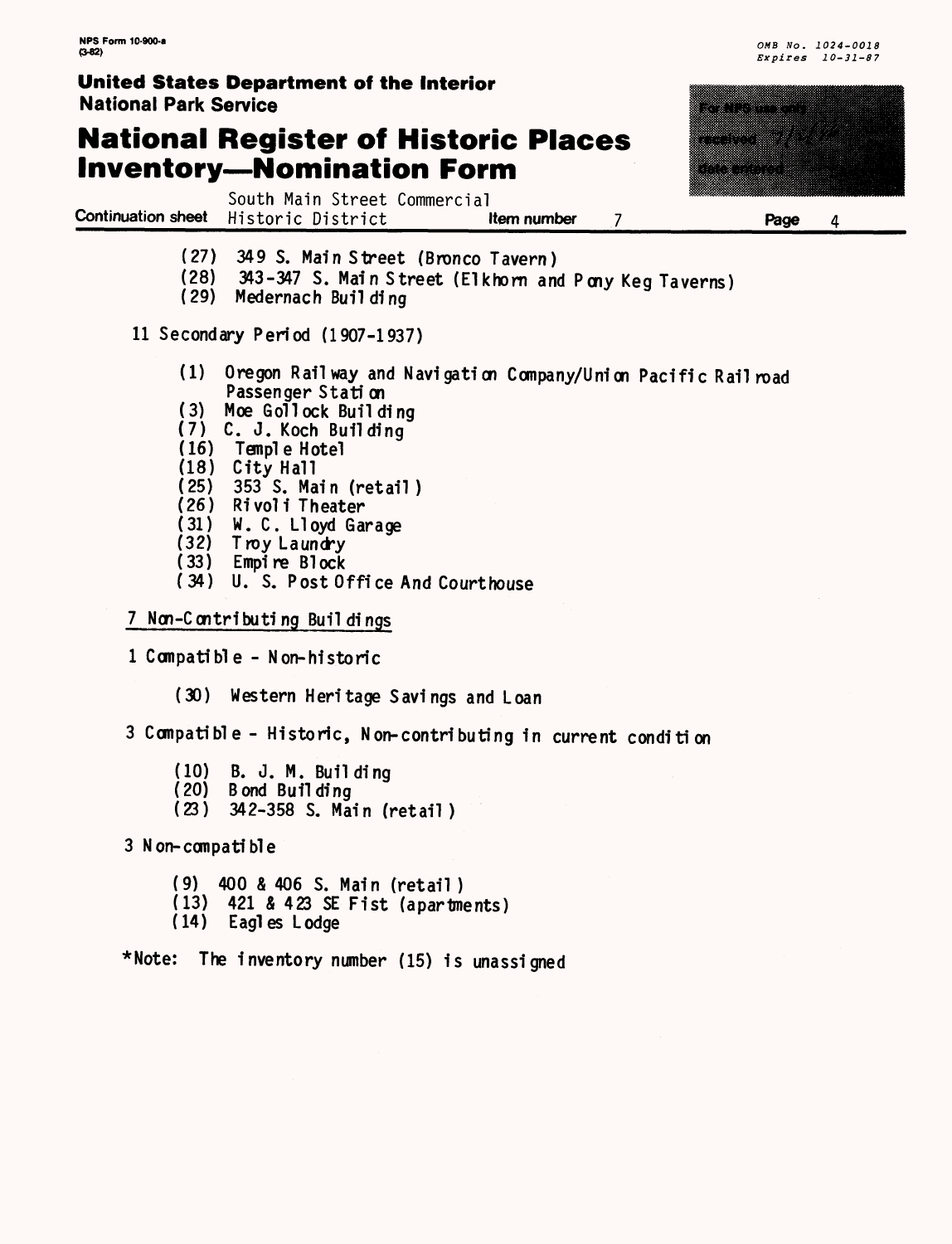# **National Register of Historic Places Inventory—Nomination Form**

| <b>Continuation sheet</b> | <b>Item number</b> | Page |
|---------------------------|--------------------|------|
|                           |                    |      |

SOUTH MAIN STREET COMMERCIAL HISTORIC DISTRICT, PENDLETON UMATILLA COUNTY, OREGON

INVENTORY OF HISTORIC DISTRICT RESOURCES

1. Address: Frazer St. between S.W. First Tax Lot: 2N 32 11BC and S.W. Second Streets

Common Name: Union Pacific Railroad Passenger Station Historic Name: Oregon Railway and Navigation Company Station

Current Owner: Union Pacific Railroad

Significance: Contributing - Secondary Period Date Constructed: 1909

Listed on the State Inventory of Historic Places

Description: Following traditional railroad station architecture of the period, the rec'tangulax, one-story brick building has a hipped roof with overhanging eaves carried on decorative brackets. The roof cover is red Mission tiles. Long axis is parallel with tracks Most original sixteen-over-one double hung windows and paired doors with multi-pane transom lights are still intact. The windows are accented by narrow pilasters and a belt course of contrasting brick encompasses the building just below their sills. This building replaced an earlier wood frame depot on the adjacent site to the east, it was first opened to the public on July 9, 1910.

2. Address: Main St. between Frazer and R.R. Tracks Tax Lot: 2N 32 11BC

Common Name: City Parking Lot Historic Name: Oregon Railway and Navigation Company Station (site)

Current Owner: Union Pacific Railroad

Significance: Historic Site - Non-contributing Date Constructed: 1881

Description: The site of the original Oregon Railway and Navigation Company depot is now a paved city parking lot adjacent to the existing Union Pacific depot. The original two story wood frame depot was built in 1881 in the Victorian Stick style. On September 15, 1882 the East Oregonian reported that " Main Street will be extended to the depot and side- and crosswalks will be laid making the journey pleasant". Development of the South Main Street Commercial Historic District was initiated with the building of the first railroad depot. It was the Oregon Railway and Navigation Company which gave impetus to development within district boundaries during the historic period 1887-1905. The importance of the city's initial railroad facility, historically, justifies inclusion of this property as a site relating to the continuity of development in the district.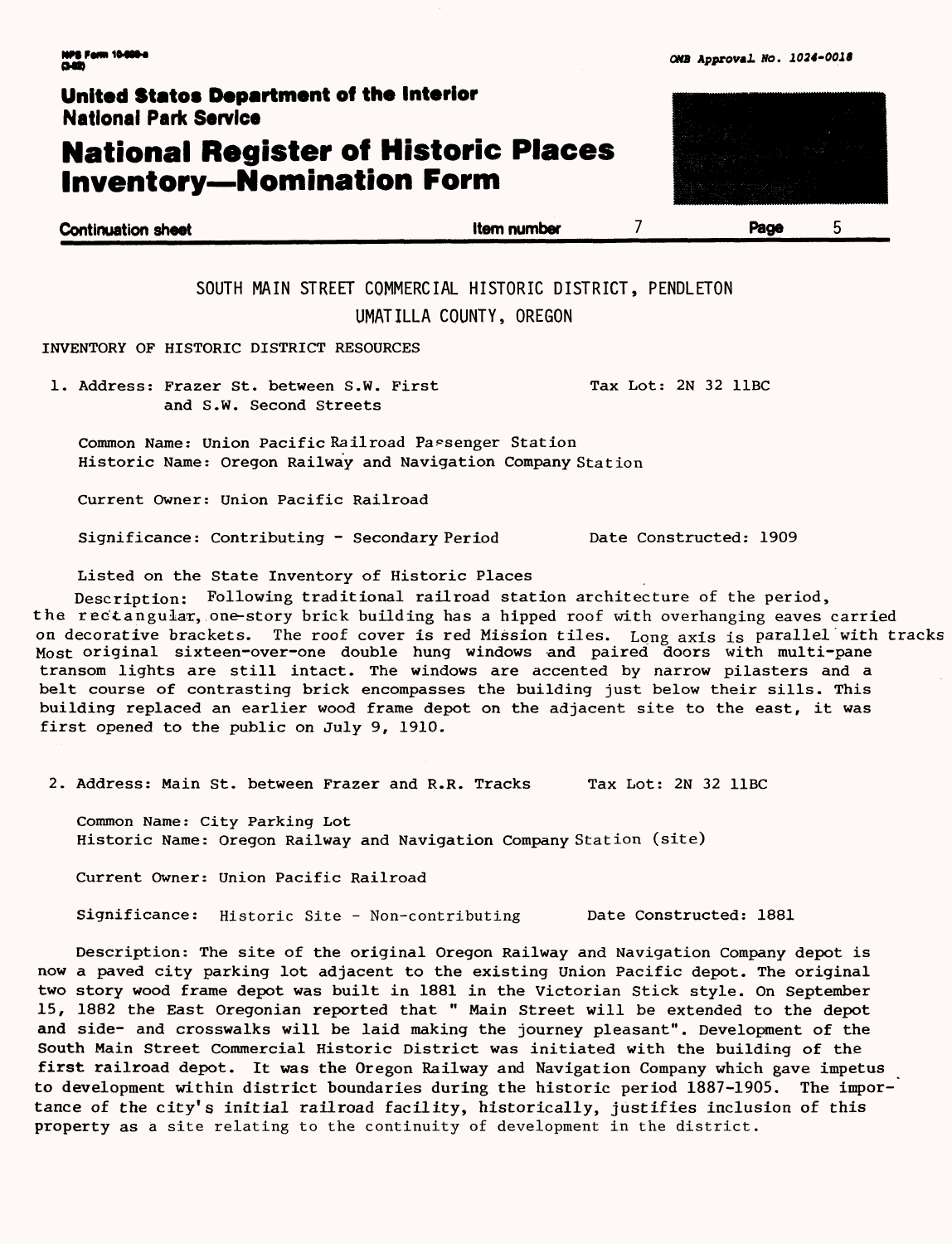6

### **United States Department of the Interior** National Park Service

# **National Register of Historic Places Inventory—Nomination Form**

| <b>Continuation sheet</b> | <b>Item number</b> | Page |
|---------------------------|--------------------|------|
|                           |                    |      |

3. Address: 34 S.W. Emigrant Ave. Tax Lot: 2N 32 11BC 02000

Historic Name: Moe Gollock Building

Current Owner: Bert and Patricia Arndt Owner's Address: 104 S.E. Fifth St., Pendleton, OR 97801

Significance: Contributing - Secondary Period Date Constructed: 1933

Description: This one story, L-shaped, stuccoed concrete building was constructed as an automobile service garage. Large storefront windows with awnings have replaced overhead doors to the two service bays. Along with the remodeled Temple Hotel, this represents the final phase of historical development in the district. Both catered to the growing number of automobile users. The building's rounded corner with wrap-around bay window is a hallmark of streamlined Moderne architecture popular in the 1930s. The hotel also was updated in this style. 4. Address: 18 S.W. Emigrant Ave. Tax Lot: 2N 32 11BC 01500

Common Name: Masonic Temple Building Historic Name: Same

Current Owner: Kenneth Shulberg Owner's Address: 403 S. Main St., Pendleton, OR 97801

Significance: Contributing - Primary Period Date Constructed: 1887

Listed on the State Inventory of Historic Places and the National Register of Historic Places

Description: The Masonic Temple is a two story brick building in the High Victorian Italianate style. Original detailing is plainly evident even though the front facades have been covered with stucco and painted. The ground floor shops are oriented toward Main Street and the storefronts have been substantially altered. However, the second floor facade facing Main Street and the north facade facing Emigrant Avenue are both essentially intact. The second floor has been continuously used by local Masons since its initial use in 1888. The oldest remaining building within the Historic District, the Masonic Temple is also the first brick building constructed on Main Street south of Dorian Avenue.

Additional information can be found in the National Register Nomination completed for this building by Bert Arndt in 1981.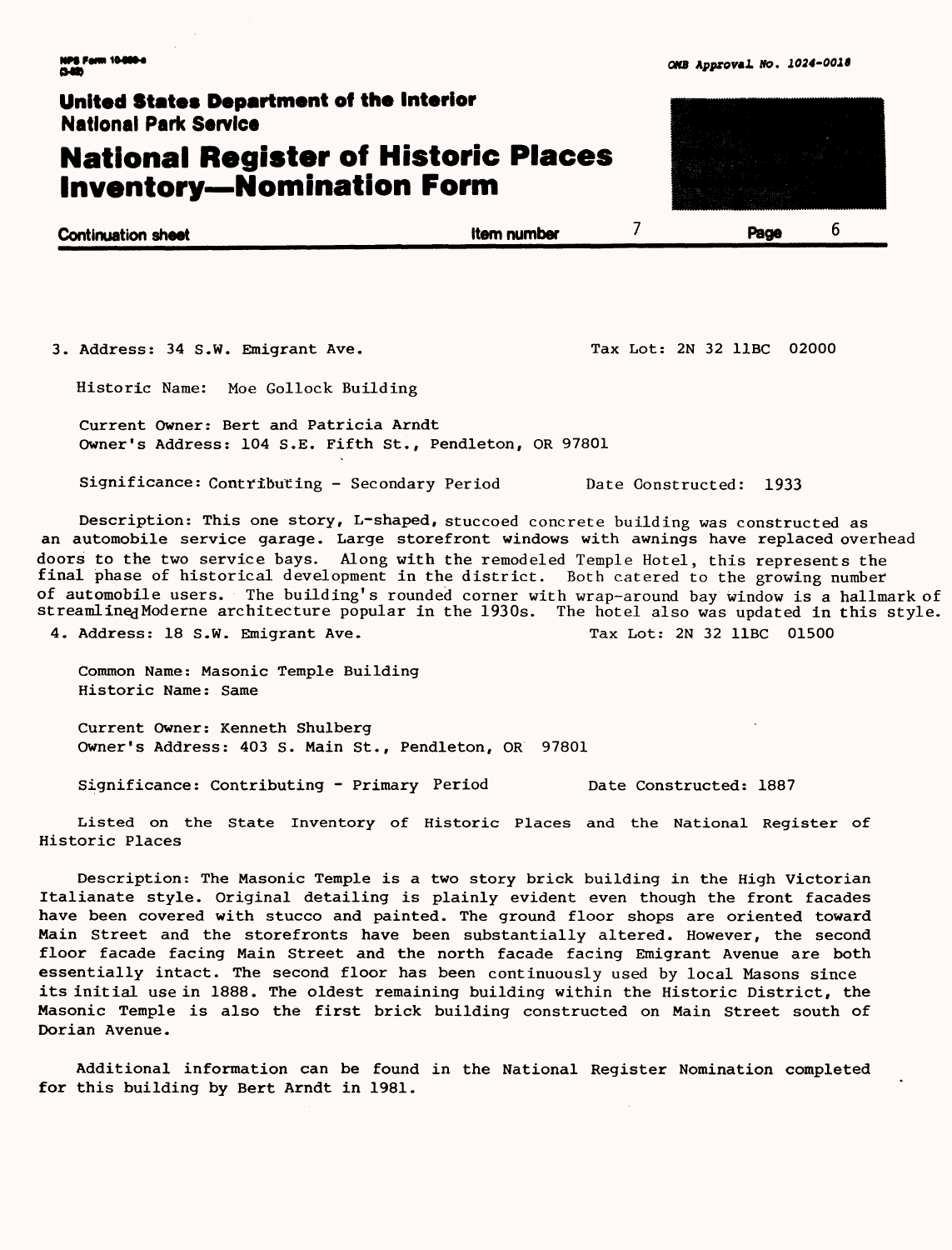### **National Register of Historic Places Inventory—Nomination Form**



5. Address: 413-425 S. Main St. Tax Lot: 2N 32 11BC 01600

and 01700

Common Name: Matlock-Brownfield Building Historic Name: Same Current Owner: Bert and Patricia Arndt Owner's Address: 104 S.E. Fifth St., Pendleton, OR 97801

Significance: Contributing - Primary Period Date Constructed: 1904

Listed on the National Register of Historic Places

Description: The Matlock-Brownfield building is 90 feet deep with a facade 100 feet long facing Main Street. The buff colored brick facade accomodates five shop bays and a narrow off-center stairway and entrance bay. Brick pilasters extending above the parapet as flues and recessed panels with clipped corners mark the shop bays at the parapet level. Eleven regularly spaced, one-over-one double hung sash windows are capped with rectangular stone lintels. Commercial style architecture with some Italianate detailing, such as the corbelled thelt cornice. Two cast iron columns, framing the "Fins and Feathers" storefront, are all that is left of the original ground floor facade.

Additional information can be found in the National Register Nomination completed for this building by Bert Arndt in 1981.

6. Address: 17 S.W. Frazer Ave. Tax Lot: 2N 32 11BC 01900

Common Name: Bowman Square Historic Name: Bowman Hotel

Current Owner: Wayne and Ann Schwandt Owner's Address: Route 2, Box 87, Pendleton,OR 97801

Significance: Contributing - Primary Period Date Constructed: 1905

Listed on the State Inventory of Historic Places and on the National Register of Historic Places

Description: The Bowman Hotel is a 50 by 200 foot, three story brick building. Facade organization is based on Ricliardsonian Romanesque style." Long facade overlooks Frazer Avenue and the site of the original O.R.& N. depot. The Center bay consists of an arched entry portal at the first floor, a group of three rectangular windows at the second floor and a group of three arched windows at the third floor. A triangular panel extends above the parapet. The entry bay is flanked by heavy pilasters on each side and smooth walls

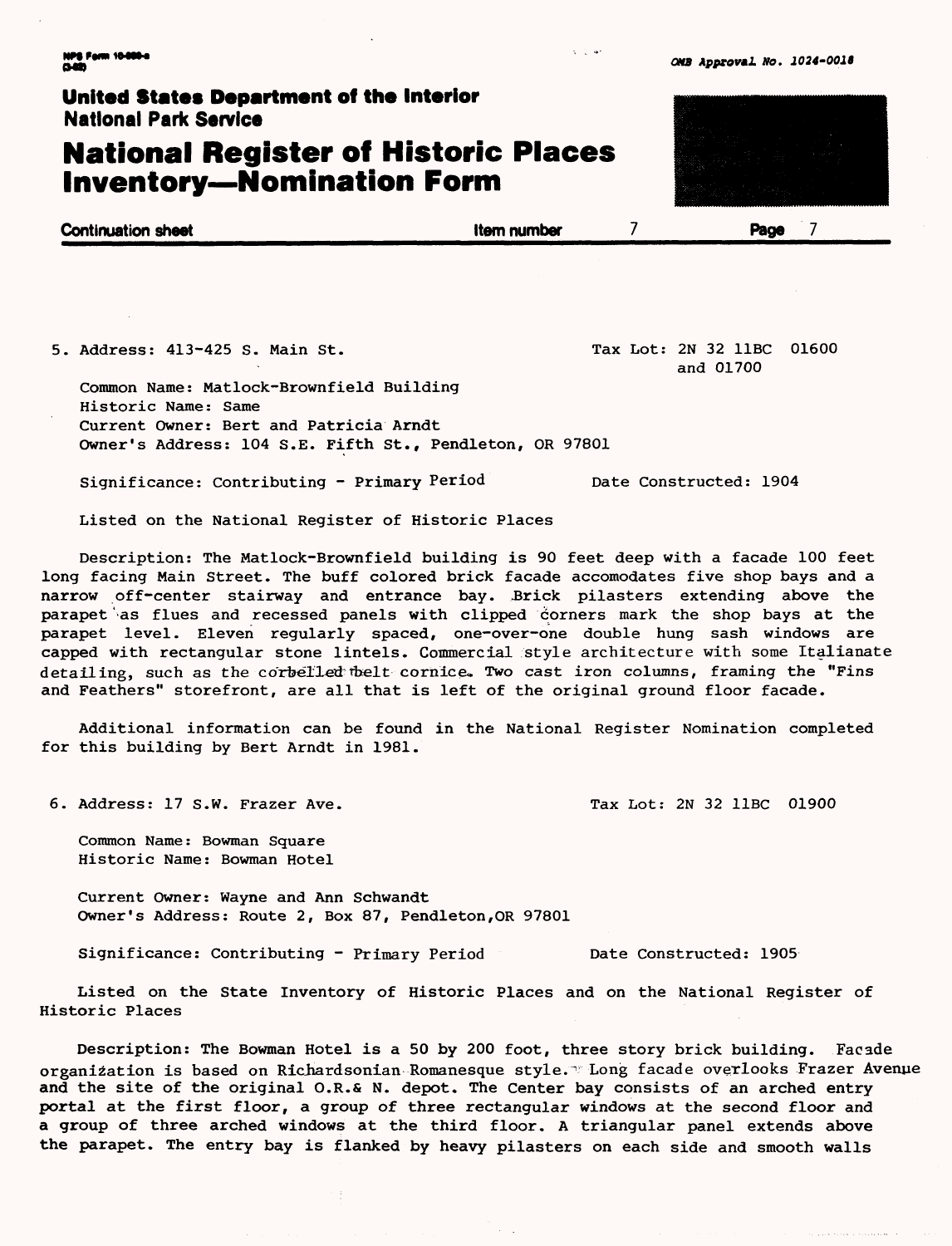#### **C«B Approval WO. 1024-OOH**

### United States Department of the Interior **National Park Service National Register of Historic Places Inventory—Nomination Form**

**Continuation sheet Continuation sheet Continuation sheet Continuation sheet Continuation sheet B** 

 $3 - 1 - 4$ 

penetrated by eighteen window bays. Second story windows are all rectangular one-overone double hung sashes with transom lights above. The third story windows are arched and accented by a decorative brick molding which echoes the arched window forms and is continuous on the three exposed facades. The classical cornice, made of hammered metal, is decorated with dentils and garlands. A similar hammered metal band, decorated with floral motifs, caps the ground floor store fronts. The rough hewn stone characteristic of the style, is seen only in the window sills at the third story and in the belt course at the second story window sills.

Additional information can be found in the National Register Nomination completed for this building by Steve Randolph in 1980.

7. Address: 424-436 S. Main St. . . . . . Tax Lot: 2N 32 11BC 01200 Common Name: C.J. Koch Building Historic Name: Same

Current Owner: Fraternal Order of Eagles Owner's Address: P.O. Box 246, Pendleton, OR 97801

Significance: Contributing - Secondary Period Date Constructed: 1914

Description: This one story brick building is typical of Italianate Commerical-style buildings from the secondary period which abound in the District. The Main Street facade is capped by a corbled brick cornice and structural bays are marked by strip pilasters which continue their rhythm along the otherwise unadorned south facade. The center bay is accentuated by a raised parapet and cornice line. The remaining storefronts on Main Street display relatively minor alterations. Most of the building is now occupied by the Eagles lodge.

8. Address: 412 S.Main St. Tax Lot: 2N 32 11BC 01300 Ul and 01300 U2 Common Name: Sherwin Williams Store Historic Name: St. Elmo Hotel (and earlier the St. Helens Hotel) Current Owner: Otis Lieuallen and D. Lieuallen

Owner's Address: P.O. Box 85, Adams, OR 97810 P.O. Box 112, Adams, OR 97810

Significance: Contributing - Primary Period Date Constructed: 1903

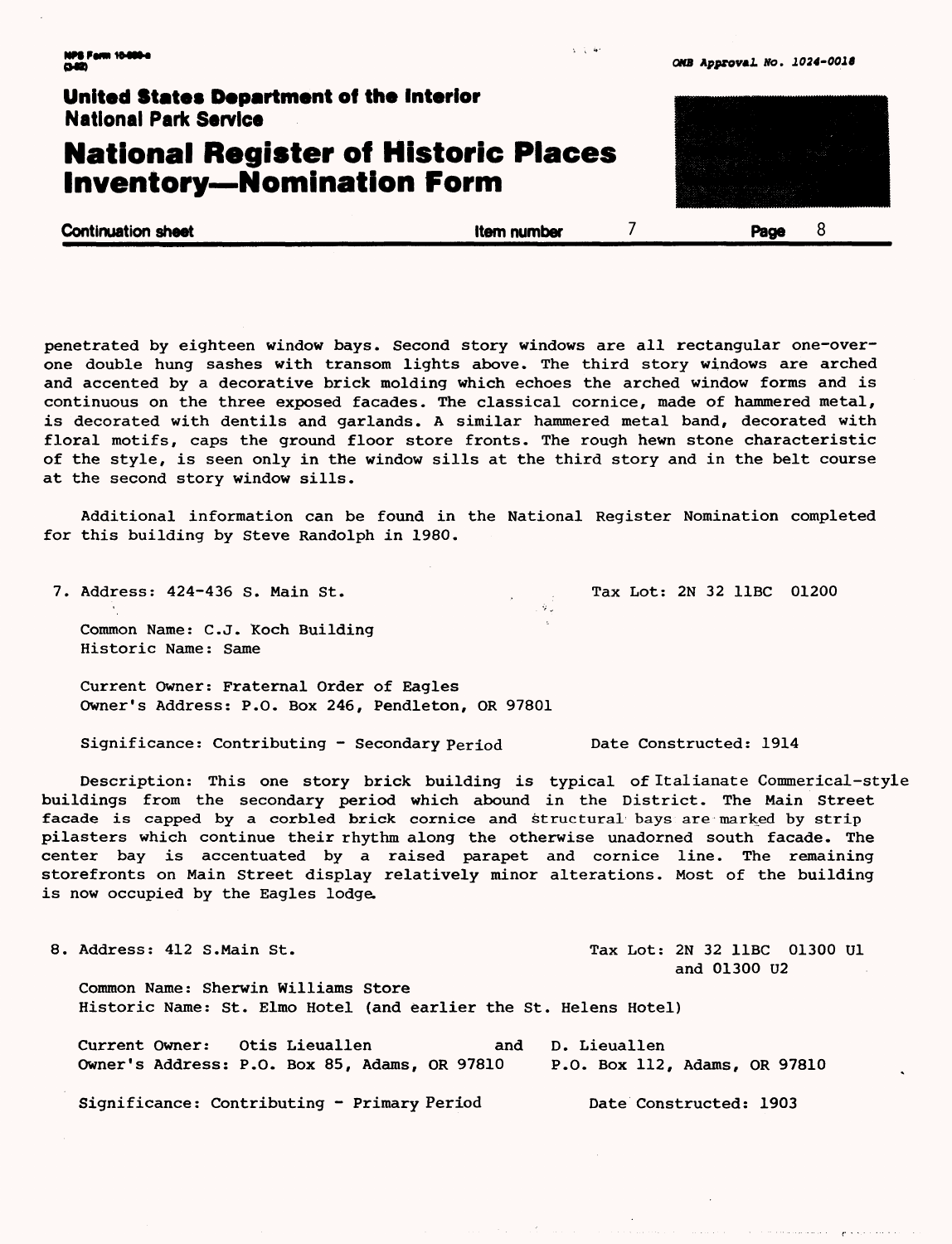### **United States Department of the Interior** National Park Service **National Register of Historic Places Inventory—Nomination Form Continuation sheet\_\_\_\_\_\_\_\_\_\_\_\_\_\_\_\_\_\_\_Item number 7 Page** 9

Listed on the State Inventory of Historic Places

Description: The two story, brick St. Elmo Hotel Building is built in the High Victorian Italianate style. Ground floor storefronts have been remodeled through the years, however, the second floor and parapet maintain their original appearance. The arched window openings are symmetrical about a slightly projecting center bay with one larger window opening. The pilasters of this center bay continue to the ground. Onover-one double hung windows are typical throughout. A flat wall surface, with a decorative center panel framed by short pilasters, extends above the bracketed cornice and is topped by a rough hewn stone coping.

9. Address: 400-406 S. Main St. Tax Lot: 2N 32 11BC 01400

Common Name: Agritimes and Master Printers Northwest

Current Owner: E.G. Publishing Company Owner's Address: 211 S.E. Byers, Pendleton, OR 97801

Significance: Non-contributing -Non-compatible Date constructed: 1963

Description: This recent one story building is constructed of concrete masonry units with a decorative diamond pattern exposed on the Emigrant Avenue and Main Street facade.

10. Address: 20(?) S.E. Emigrant Ave. Tax Lot: 2N 32 11BC 00990

Common Name: B.J.M. Building

Current Owner: Henry and Eva Wahl Owner's Address: P.O. Box 67, Pendleton, OR 97801

Significance: Non-contributing - Compatible Historic Date constructed: c. 1915

Description: This site has long been occupied by one story commerccial buildings. The present building may well date from about 1915, however, its Emigrant Street facade displays diagonal and horizontal wood siding which is not representative of its original character. The building may be considered compatible because its scale and storefrontorganization are consistent with its historical predecessors.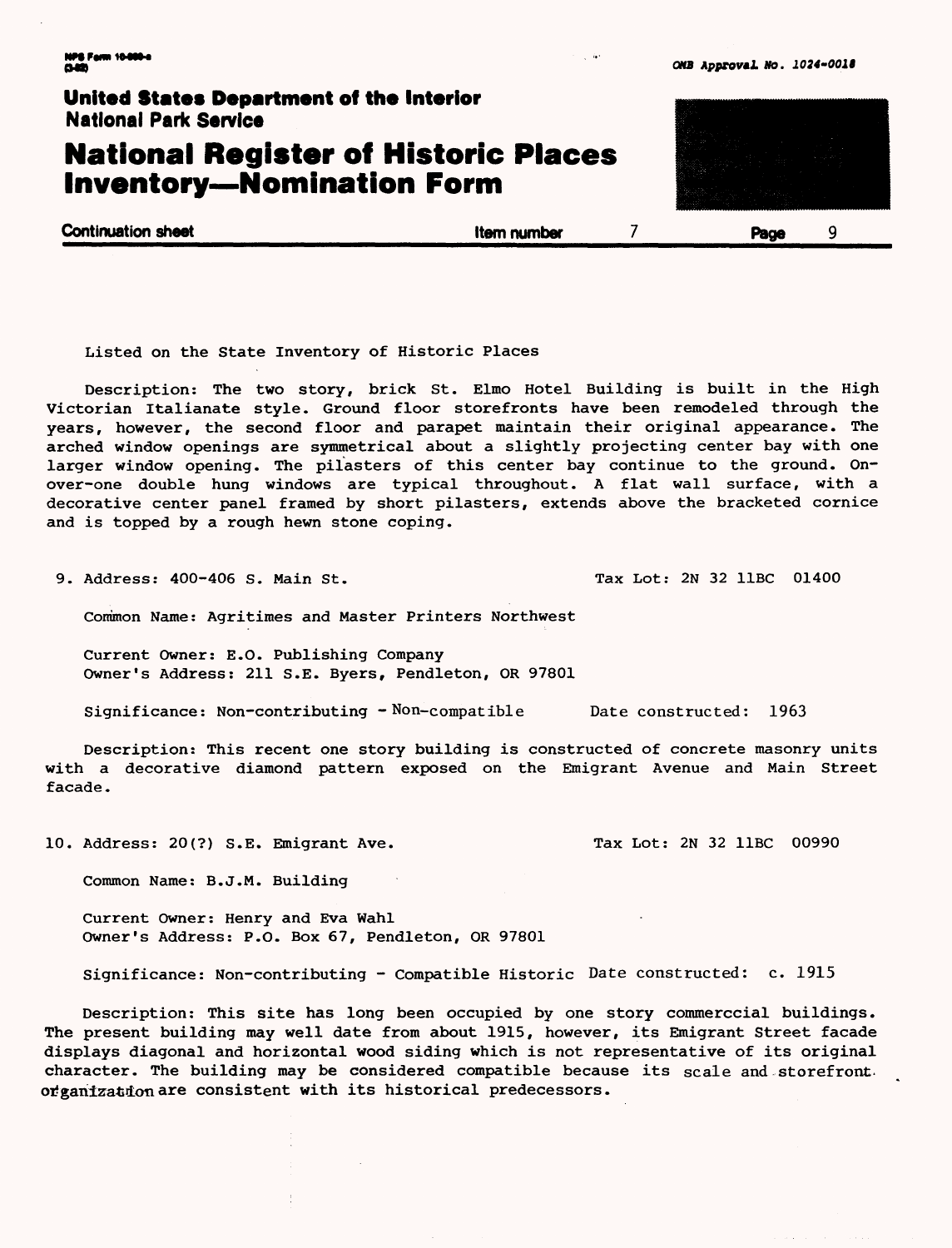### **National Register of Historic Places Inventory—Nomination Form**

| <b>Continuation sheet</b> | Item number | 10<br>Page |
|---------------------------|-------------|------------|
|                           |             |            |

 $3 - 1 - 4$ 

11. Address: 28 S.E. Emigrant Ave. Tax Lot: 2N 32 11BC 00900

Common Name: Gun House & Barnum's Trading Post

Current Owner: Clair Barnum and Eugene Nash Owner's Address: 28 S.E. Emigrant, Pendleton, OR 97801

Significance: Contributing - Primary Period Date Constructed: c.1904

Description: This one story brick building is 100 feet deep and has only 25 feet of facade fronting on Emigrant Avenue. The corbeled brick cornice links it to other Italianate buildings within the District. The storefront, though not original, maintains the buildings historic character.

12. Address: 40 S.E. Emigrant Ave. Tax Lot: 2N 32 11BC 00800

Common Name: Porky's Saloon Historic Name: Hotel State 1905-1916 (and Oregon Hotel 1920's)

Current Owner: Helen and Jabin Vaught and W.B. and Dorothy Hollenbeck Owner's Address: P.O. Box 30, Bend, OR 97709

Significance: Contributing - Primary Period Date Constructed: c. 1905

Description: This two story brick building has seen only minor exterior alterations. The original storefronts along Emigrant Avenue have been filled in, but the original character of the building is quite evident in the brick pilasters, corbeled brick cornice, triangular center parapet panel and one-over-one double hung windows. These elements are common among buildings of the secondary period.

13. Address: 421-423 S.E. First St. The Color of Tax Lot: 2N 32 11BC 01000 and 01002 Common Name: Apartments and ancilliary building for Porky's Saloon

Current Owner: Dorothy Hollenbeck Owner's Address: P.O. Box 30, Bend, OR 97709

Significance: Non-contributing - Non-compatible Date constructed: 1929



*0MB* **Approval** *No. 1024-0018*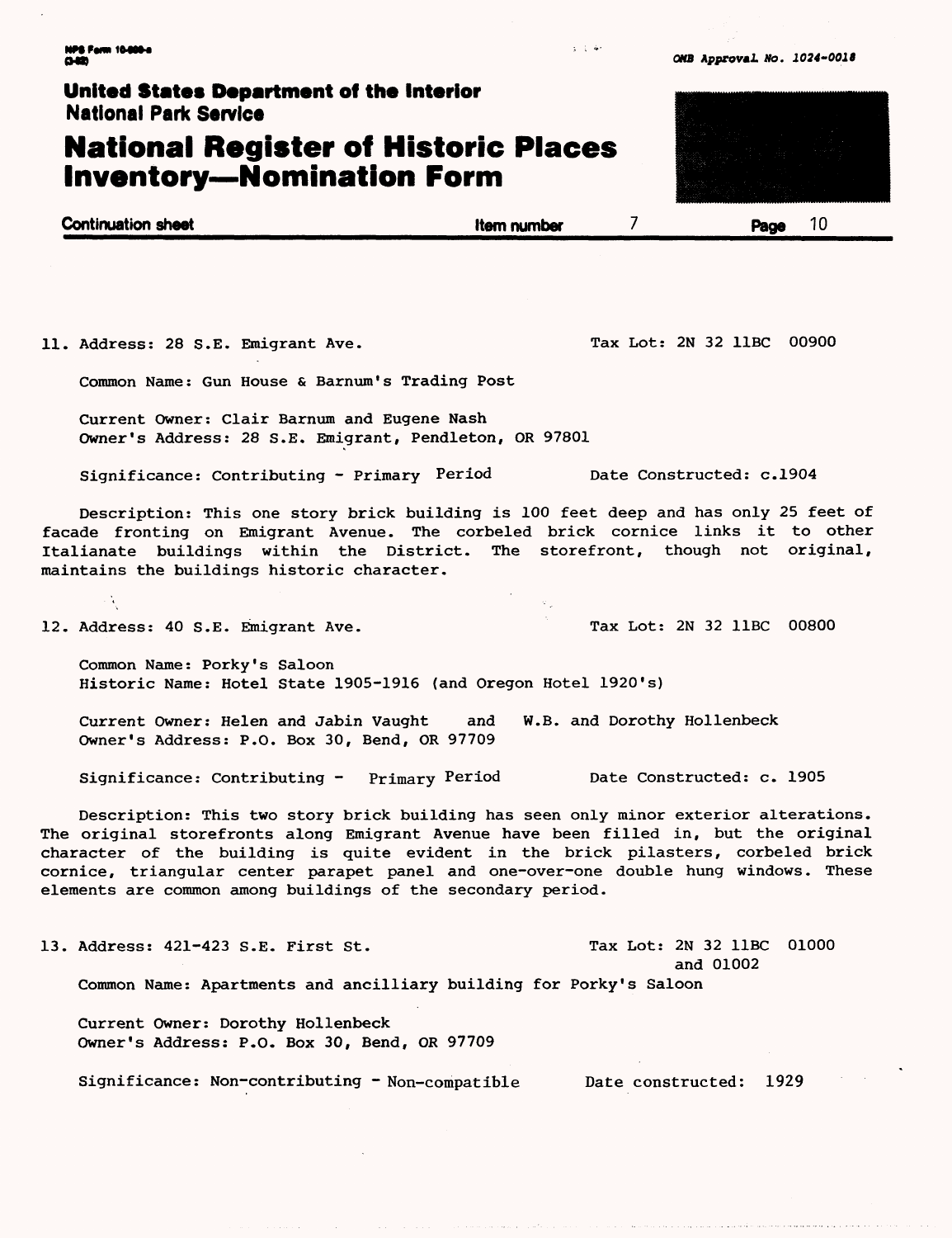### **10+M\*** 0MB Approval \*to. 1024-0010

### **United States Department of the Interior** National Park Service

### **National Register of Historic Places Inventory—Nomination Form**

**Continuation sheet Item number** 11 **Page** 11

Description: These one story buildings do not contribute to the historic character of the district. The apartment building is of wood frame construction, with a shed roof and the other is of unadorned masonry construction. 1986 fire damage is expected to result in demolition of the former.

14. Address: Corner S.E. First and Frazer Ave.

Common Name: Eagles Lodge and adjacent alley

Current Owner: Fraternal Order of Eagles Owner's Address: P.O. Box 246, Pendleton, OR 97801

Significance: Non-contributing -Non-compatible Date constructed: 1930

Extensively remodeled in 1965

 $\mathbf{G}^{\mathcal{L}}$ 

Tax Lot: 2N 32 11BC 01100 and 01001

Description: The Eagles lodge is a one story, exposed aggregate concrete building with an upside-down crenellated wood parapet. It is an intrusion because its materials and massing and the rhythm of its parapet do not harmonize with the historic buildings in the District. Immediately north of the lodge building is an access alley.

 $\sim$   $\sim$ 

Practice as per first

 $\mathcal{A}=\mathcal{A}=\{1,2,3\}$ 

15. (number not assigned)

 $\frac{1}{2}$  ,  $\frac{1}{2}$  ,  $\frac{1}{2}$  ,  $\frac{1}{2}$  ,  $\frac{1}{2}$  , ni<br>Talih seri

 $\mathcal{A} \rightarrow \mathcal{A} \mathcal{A} \rightarrow \mathcal{A}$ 

 $\sim 10^{-1}$  km s  $^{-1}$ 

 $\sim$   $\sim$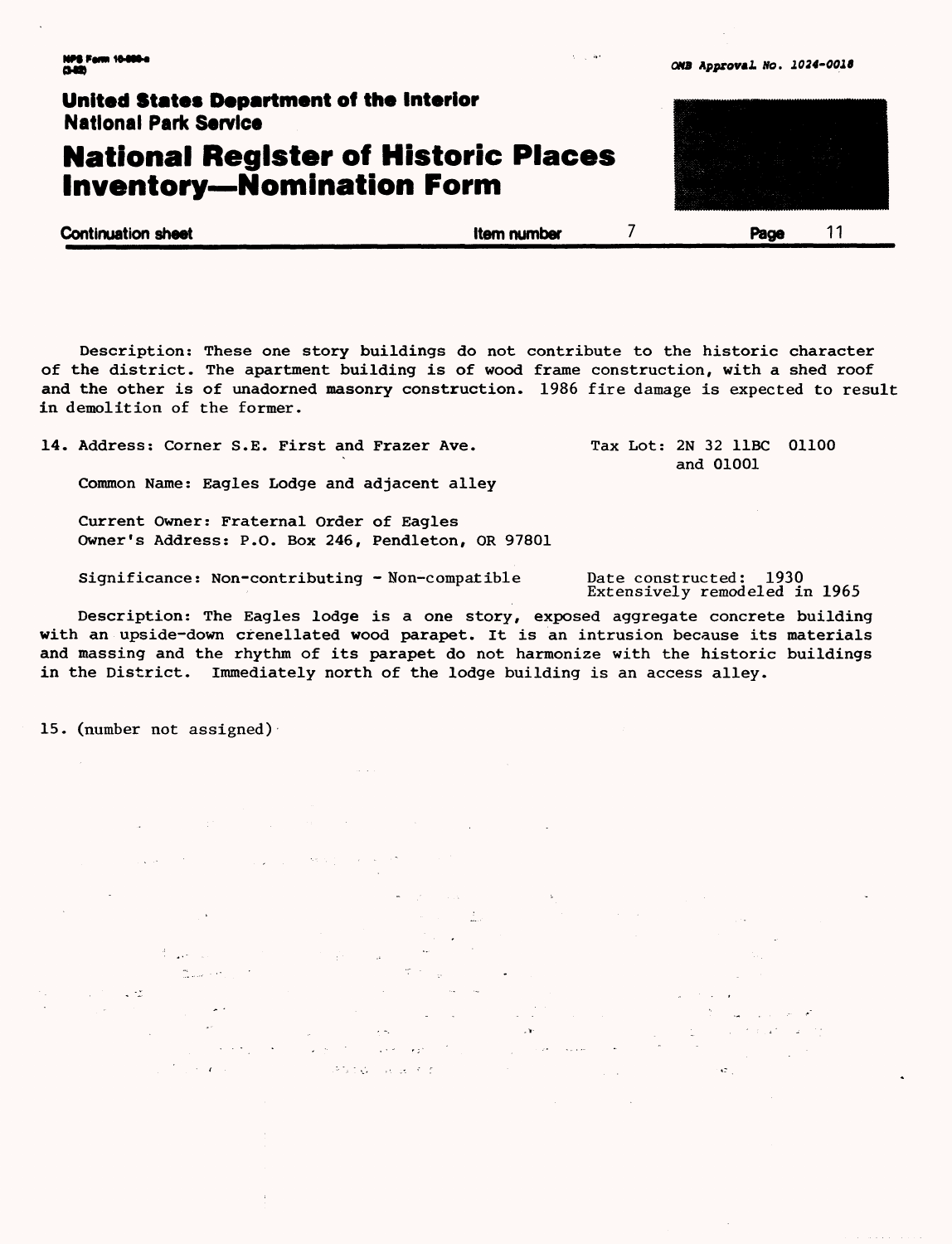# **National Register of Historic Places Inventory—Nomination Form**

**Continuation sheet Item number Item number Page** 12

Dates constructed:

16. Address: 368 S. Main St.

Common Name: Temple Hotel Historic Name: Hotel St. George and Hotel Dorion

Current Owner: Irene Ferris and FIMA Temple Co. Owner's Address: P.O. Box 1151, Pendleton,OR 97801

Significance: Contributing - Secondary Period

1937 - Floors 4-6, main volume<br>1961 - Single-story addition Description: Developed in five distinct episodes between 1900 and 1961, the hotel best conveys the district's secondary historic period and consists of three volumes, including a six-story Art Deco style building on the corner of Main Street and Emigrant Avenue; a four story Italianate style addition fronting Emigrant Avenue; and, attached to the latter, a one-story addition on the corner of S.E. First Street and Emigrant Avenue. The hotel has contributed significantly to the district since its initial construction in 1900, but its penultimate configuration is a striking reflection of the fashionable modernity of the automobile age. *Ny* far the tallest building in the district, it nonetheless continues traditional building "patterns of the historic period in its formal facade organization with strip pilasters, corbelled belt cornice, parapet wall articulated as a blind arcade and so on. The Art Deco elements are the principal ground story facade and colossal, rusticated corner pilasters.

The original Hotel St. George was a two-story Italianate building with rounded corner bay, corner of Main Street and Emigrant Avenue, built in 1900. In 1903 a third story, identical to the existing second story, was constructed and the interior room arrangement was modified,making the Hotel St. George the first hotel in the city to have all exterior rooms each with a private toilet room. The latest remodel, in 1937, transformed the hotel to the present six story, Art Deco style building, a rarity in transformed the hotel to the present six story, Art Deco Eastern Oregon. The original brick structure established the structural bay system which was continued in the additional stories. Arcuated openings in the ground-Story face on Emigrant Avenue have not been altered, though all the rest of the stilted segmental-arched openings of the lower stories were modified in the 1937 remodelling, which also included stuccoing exteriom face brick.

A single story Italianate addition to the sear wall of the hotel, added in 1903, was made four stories in 1927 and is intact today as it was ultimately enlarged. The original corbeled brick cornice of the one story addition" is still visible in the existing facade and ground story strip pilasters were extended to the cornice of the fourth story of the  $\mathbf{x}$ . addition. The addition also has segmentally arched window openings with one-over-one double hung sashes, brick string courses, and a sheet  $\cdot$  metal cornice with modillion blocks and swag-decorated frieze. Exterior walls are brick. The Italianate style of this part of the hotel was intended to complement, if not precisely match, the main hotel building, which faces Main Street. The hotel's East addition was the latest distinctly Italianate style building to be constructed in the District or anywhere else in the city.

Tax Lot: 2N 32 11BB 11100

1900 - Floors 1-2, main volume 1903 - Floor 3, main volume

Floor 1, East addition 1927 - Floors 2-4, East addition

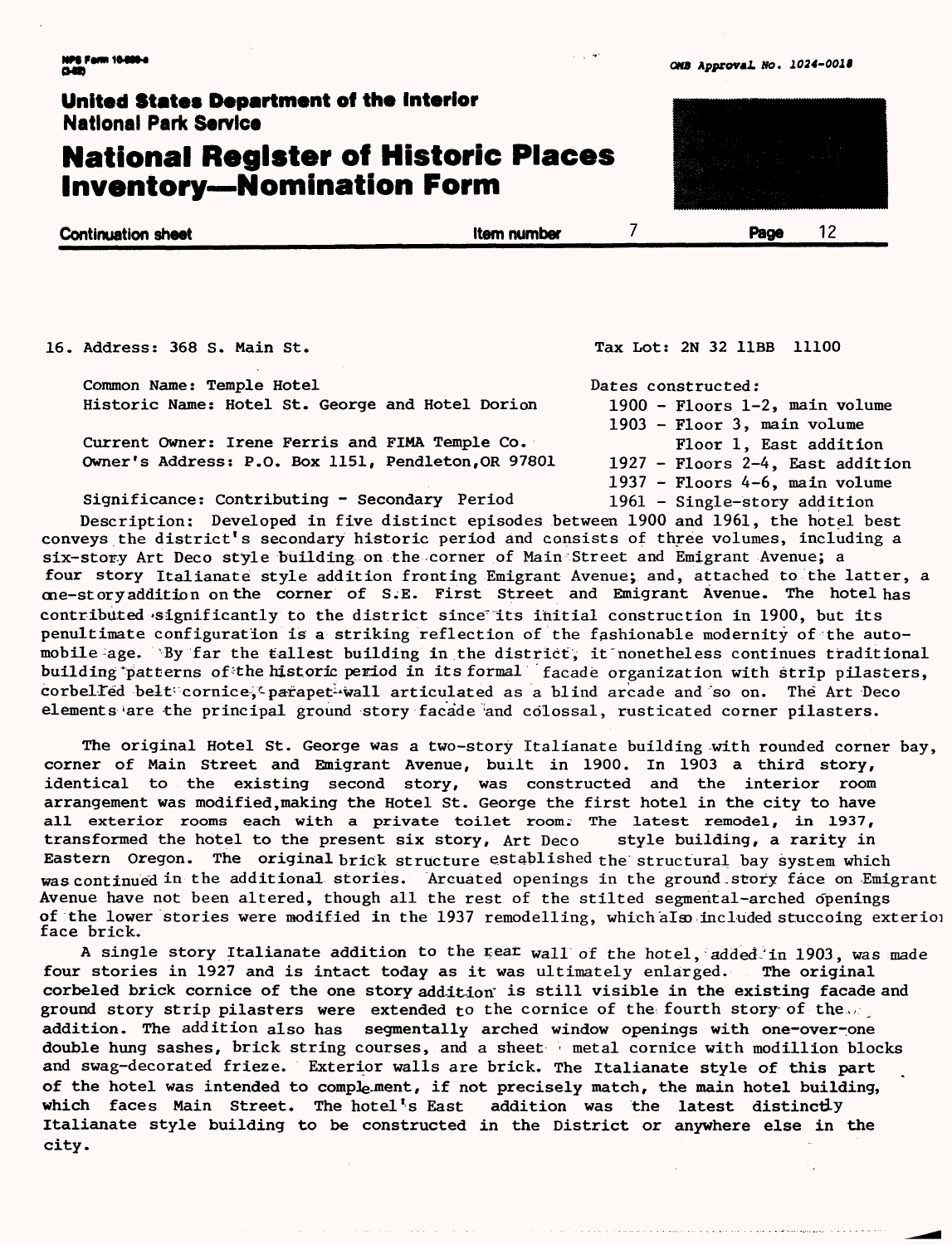#### *Qm* **Approval** 00. *1024-OOlt*



In 1961, a one story addition known as Temple Gardens was constructed on the corner of S.E. First Street and Emigrant Avenue to house parking, a swimming pool and other recreation facilities serving the hotel. This part of the hotel is non-contributing in the Historic District. It represents a hopeful but ultimately futile attempt to update the failing hotel to compete with local motels. Built in a developers version of the California Mission style, the building has a false mansard type parapet covered with pressed metal \*tile' roofing. The masonry walls are stuccoed and painted white. Large window openings have been sealed off with particle board to deter vandalism in the vacant building,

17. Address: 327 S.E. First St. The Contract State of Tax Lot: 2N 32 11BB 10900

Common Name: E-L Building (occupied by the Packer Scott Company) Historic Name: Oak Hotel

Current Owner: Henry and Eva Wahl Owner's Address: P.O. Box 67, Pendleton, OR 97801

Significance: Contributing -Primary Period Date Constructed: c.1904

Description: The two story, brick E-L Building displays simple Italianate features at the second floor and parapet. The characteristic center bay is flanked by pilasters and segmentally arched window openings. The low relief corbeled brick cornice extends in a wide band across the S.E. First Street facade. The buildings historic name is clearly visible on the south wall of the building. The two ground floor storefronts are identical, each with a tri-folding and partially glazed service door, a fully glazed wood entrance door and a pair of one-over-one double hung windows. Diagonal wood siding has been used for shutters, to seal off the second story windows.

18. Address: 34 S.E. Dorion Ave. The Contract of Tax Lot: 2N 32 11BB 10800

Common Name: City Hall Historic Name: Same

Current Owner: City of Pendleton Owner's Address: 34 S.E. Dorion Ave., Pendleton, OR 97801

Significance: Contributing - Secondary  $Peri_{od}$  Date Constructed: 1908

 $\alpha$  ,  $\alpha$  ,  $\alpha$  ,  $\alpha$  ,  $\alpha$  ,  $\alpha$ 

and the analysis

and a straight and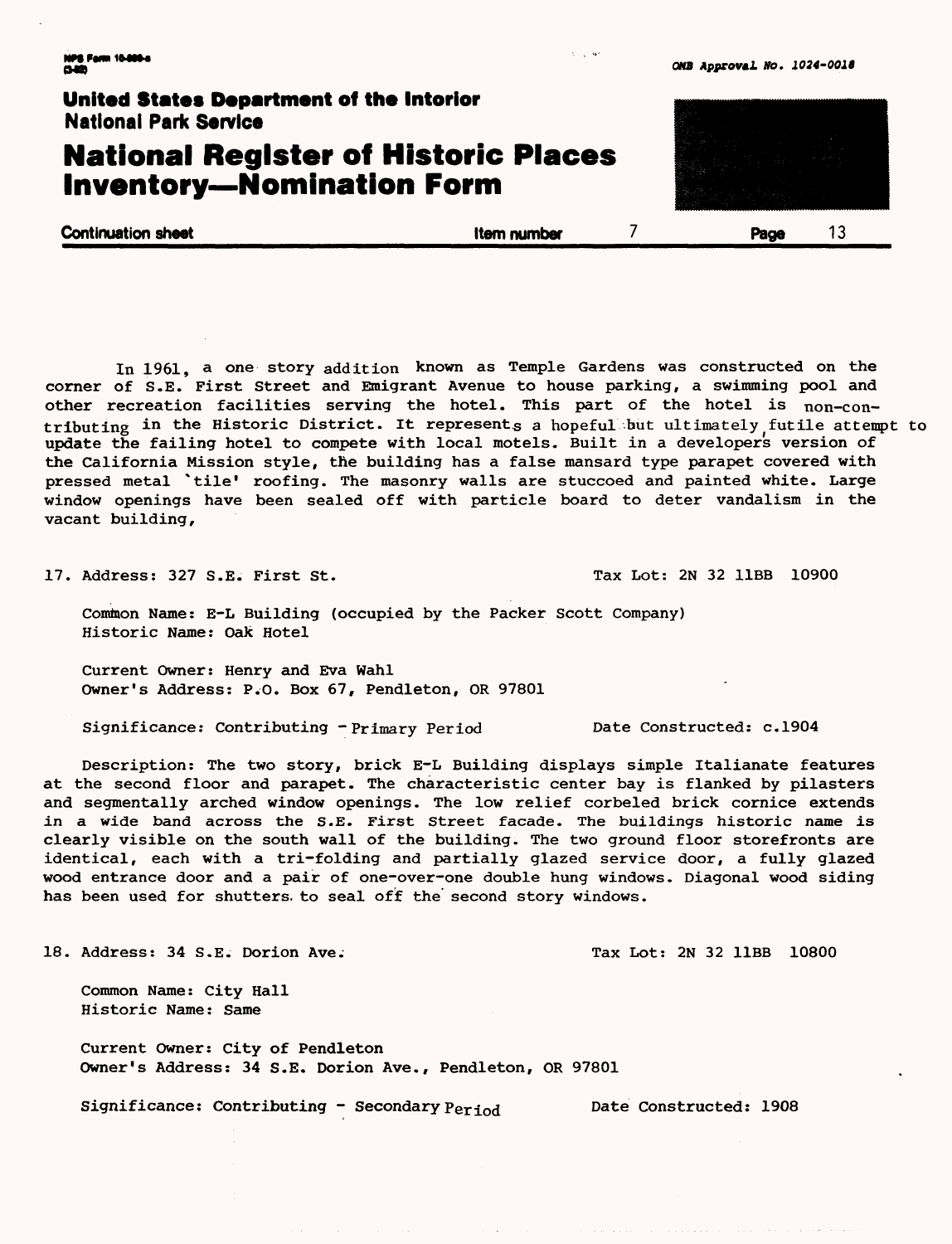### **National Register of Historic Places Inventory—Nomination Form**

**Continuation sheet Continuus Continuus Continuus Continuus Continuus Continuus Continuus Continuus Continuus Continuus Continuus Continuus Continuus Continuus Continuus Continuus Continuus Continuus Continuus Continuus Co** 

Listed on the State Inventory of Historic Places

Description: The City Hall is a two-story brick building on a high basement, and it has a projecting three-story square tower centered in the principal facade on Dorion Avenue. The building is mixed stylistically, but, with its flat-arched window openings with radiating voussouirs and projecting keystones and its classical portico at the head of a flight of steps leading to the central entrance, its essential character is Georgian. Although a civic building, the street facades of Gity Hall are articulated in harmony with neighboring commercial buildings of the district by means of strip pilasters marking the structural bays and a deep corbelled brick cornice above which rises a shallow parapet, or Strip pilasters and parapet are decorated with a lozenge motif of patterned brick work.

19. Address: 12 S.E. Dorion Ave. The Case of Tax Lot: 2N 32 11BB 11500

Common name: Retail

Current Owner: Rita Clark and Lori Turping Owner's Address: 205 S.E. Dorian Ave., Pendleton, OR 97801

Significance: Contributing - Primary Period Date Constructed: c. 1900

Description: The east half of this one story brick building was constructed about 1900 in the modest Italianate style. The store front area has been altered but the building still displays its original corbeled brick cornice and pilasters. The brick is now painted in off-white and brown. The west half of the building was built several years later, also in brick. The narrow Main Street facade at the west end of the building has been superficially altered,

20. Address: 308-318 S. Main St. The Contract of Tax Lot: 2N 32 11BB 11400

Historic Name: Bond Building

Current Owner: Marjax Investment Company Owner's Address: Route 1, Box 321, Hillsboro, OR 97123

Significance: Non-contributing - Compatible Historic Date Constructed: c. 1905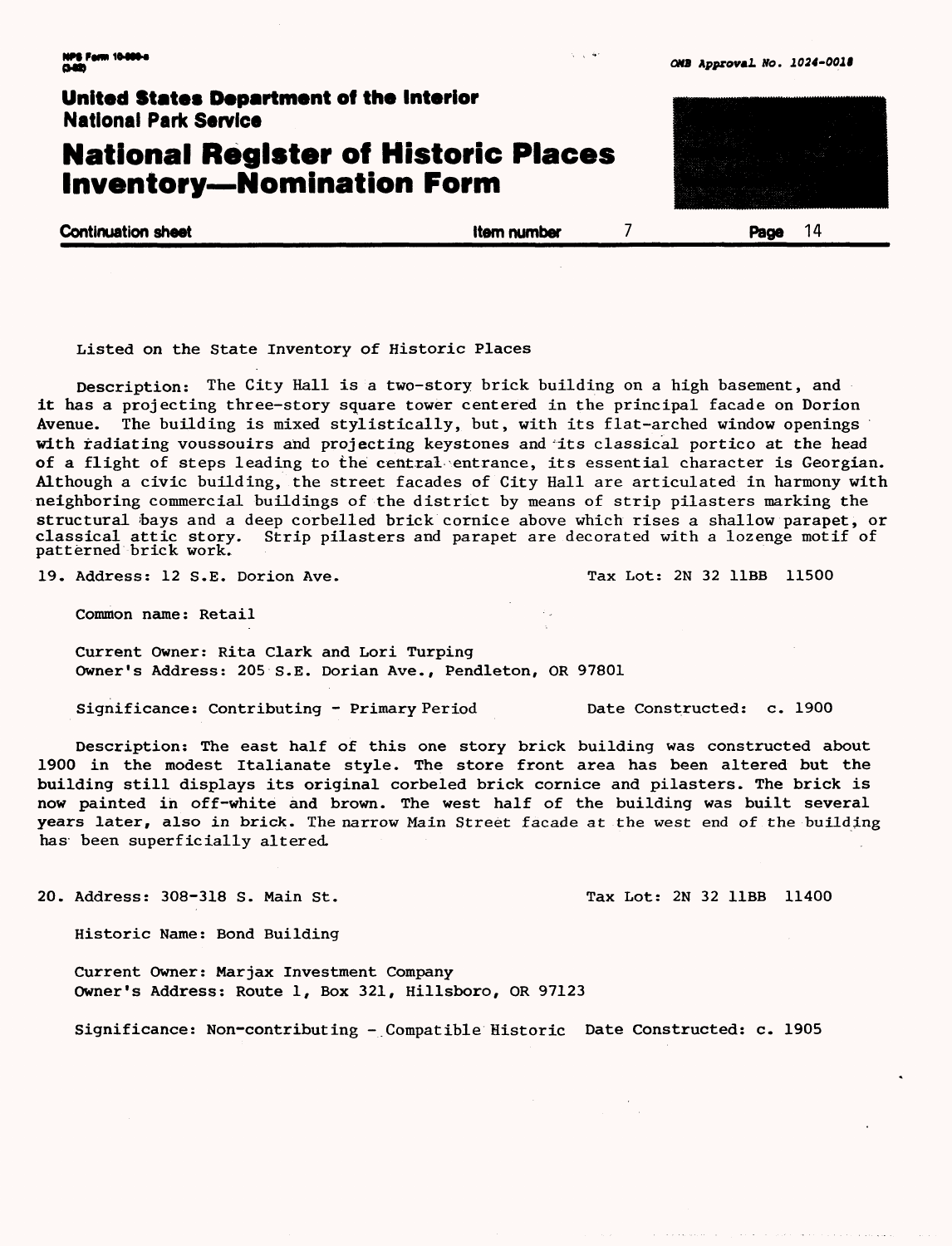### **National Register of Historic Places Inventory — Nomination Form**

**Continuation sheet Continuation sheet Continuation sheet Continuation sheet Continuation sheet Continuation Security Continuation Security Continuation Security Continuation Security Continuation Security Continuation Sec** 

Description: The facade of this two story brick building has been extensively remodeled. The original pilaster locations are denoted by painted vertical bands. The original windows were not only removed, but the openings were widened and partially filled with glass block, thereby lessening the likelihood of the improvements being reversed. The rear of the building is essentially still intact, displaying the original brick work and segmentally arched door and window openings. The building's compatibility in the district is based on its continuation of the traditional second story roofline height and vertical demarcation of regular structural bays.

21. Address: 322-326 S. Main St. Tax Lot: 2N 32 11BB 11300

Common Name: Sunset Cafe and Pendleton Beauty College Historic Name: Columbia Hotel

Current Owner: Henry and Eva Wahl Owner's Address: P.O. Box 67, Pendleton,OR 97801

Significance: Contributing - Primary Period Date Constructed: c. 1900

Description: This two-story painted brick building is Italianate in style. Its upper facade is formally organized into three bays on either side of the central entrance bay, which is set off by strip pilasters and a triangular crest at the parapet. Central and corner pilasters are rusticated at ground story level and decorated above with inset panels and corbelling. Ground story shop fronts have been remodeled, but the upper facade, with its stilted segmental-arched openings, continuous framing string course and corbelled brick crown cornice, is wholly intact.

22. Address: 332-338 S. Main St. Tax Lot: 2N 32 11BB 11200

والمستوقف والمستوقف

 $\omega_{\rm in} = 2\pi^2 \sin^2\theta$  $\mathcal{O}(\mathcal{O}_{\mathcal{A}})$  is a set of  $\mathcal{O}(\mathcal{A})$ 

 $\tau=25$  and

.<br>이번에 대한 사이 사이 *발생하게 나*있는 게 하

Common Name: Jayne's Business Machines and F.& H. Computers Historic Name: LaFontaine Building

Current Owner: Alan Feves Owner's Address: P.O. Box 1561, Pendleton, OR 97801

Significance: Contributing - Primary Period Date Constructed: c. 1902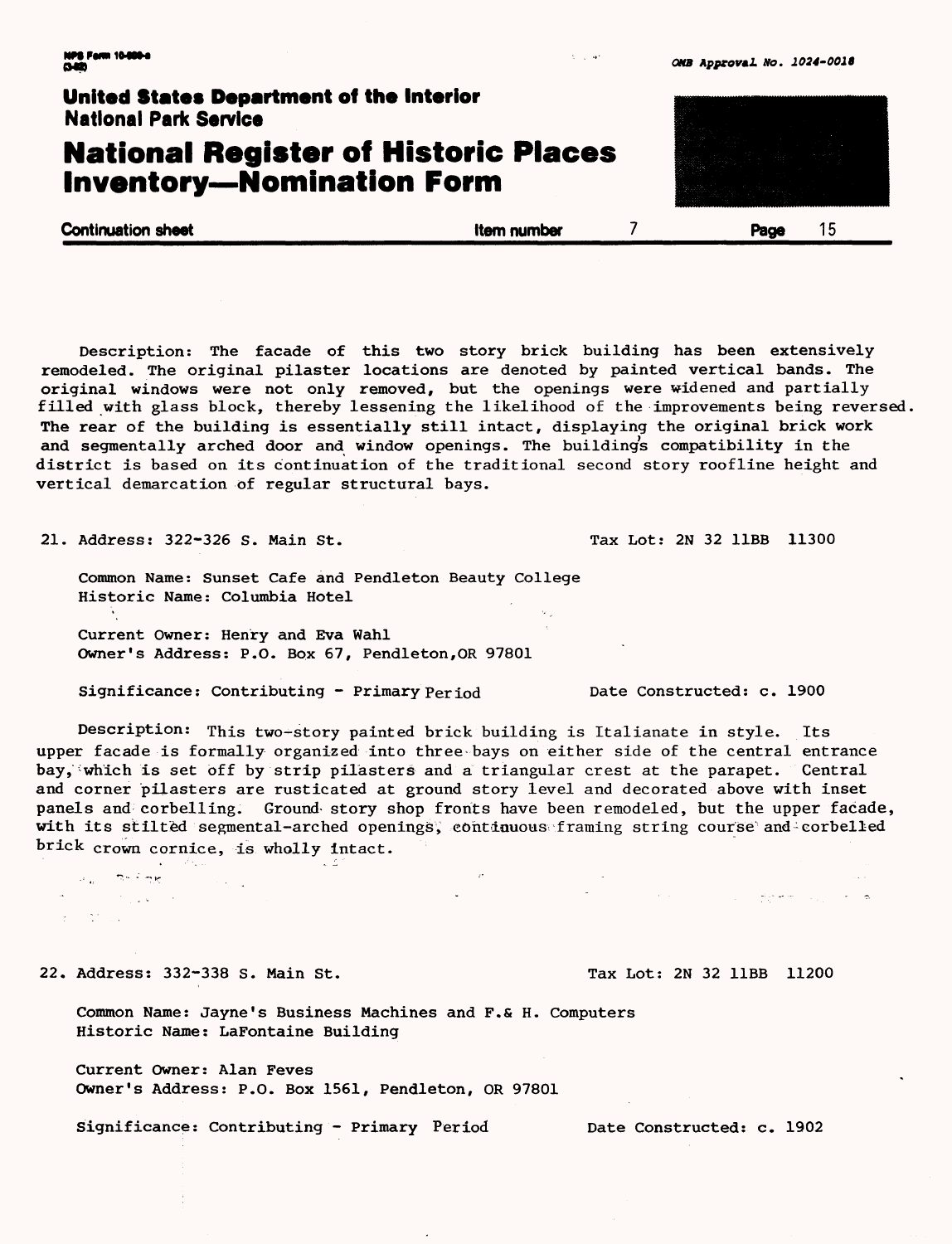### **National Register of Historic Places Inventory—Nomination Form**

**Continuation sheet Continuation sheet Continuation sheet Item number 7 Page 16** 

Description: The LaFontaine Building, like the City Hall, is Georgian in spirit. Its facade is symmetrically organized into two bays on either side of a wide central bay. Double-hung windows are capped by keystoned, flat-arched lintels, a hallmark of the Georgian style, and the upper facade is crowned by a sheet metal cornice with modillions, brackets and an embossed garlanded frie ze. Thecenter bay contains a pair of windows capped by a brick faced lintel, which echoes the shape of the other stone lintels, and has a stone keystone. The parapet wall is topped by a stone coping/ interrupted at the bay divisions by brick extensions suggesting pilasters. Ground floor storefronts have been altered but the central, horseshoe-arched portal which originally gave access to the stairway to the second story is largely intact.

23. Address: 342-358 S. Main St. The Case of Tax Lot: 2N 32 11BB 11101

Common Name: Zimmerman's and Mr. T.V.

Current Owner: Irene Ferris and Robert Sawalish Owner's Address: 1210 N.W. Ingram Ave., Pendleton,OR 97801

Significance: Non-contributing - Compatible Historic Date Constructed:1890-1896

Description: This two story brick building was constructed in several phases, beginning with a one story building at the south end. A one story building was constructed next on the north end, to which a second story was added. Finally, a second story was added on the south end, completing the structure for the building we see today. The existing facade has been substantially altered from its original appearance but traces of the bay divisions of the two buildings are still apparent. The central ground floor entries are traditional, and the large column at the party wall remains. The latest of the remodeling efforts link this building to the adjacent Temple Hotel by use of stucco facing, frameless window openings with metal-framed casements and bold, rusticated corner pilasters on the upper facade. As is documented by historic photographs, however, this incorporation of two buildings as a single facade post-dates 1937, the end of the historic period. The building is compatible largely for its harmony with the adjoining Temple Hotel and its continuation of the traditional second story roofline height.

24. Address: 369 S. Main St. The Contract of Tax Lot: 2N 32 10AA 12700

Common Name: New York Store Building Historic Name: Hendricks Building

Current Owner: John and Molly Saul and Bert and Patricia Arndt Owner's Address: 104 S.E. Fifth St., Pendleton, OR 97801

Significance: Contributing - Primary Period Date Constructed: 1897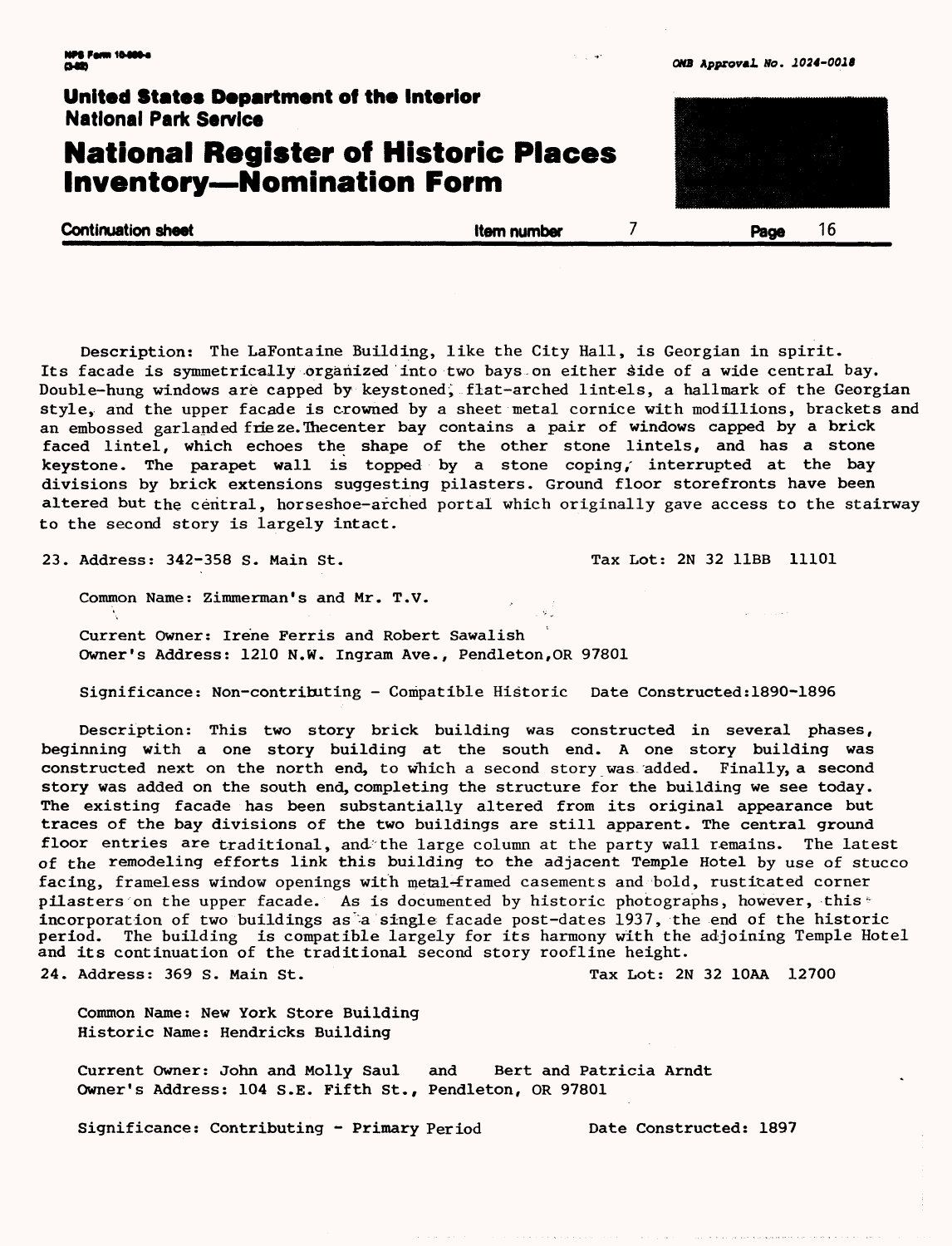### **National Register of Historic Places Inventory—Nomination Form**

**Continuation sheet Continuation sheet Continuation sheet Continuation sheet Continuation sheet Continuation S** 

Listed on the State Inventory of Historic Places and on the National Register of Historic Places.

Description: The two-story brick Hendricks Buildings is a very well preserved example of the Italianate style. One-over-one, double hung, segmentally arched windows on the second story are capped by a continuous brick molding. The cornice corbeling was done in a triangular motif reminiscent of brackets. The pilasters are accentuated at the cornice and extend above the parapet as flues. All the flues are intact with the original corbeling still in good condition. The parapet has recessed panels, one of which displays the date of the buildings construction, 1897. One irregularity in this resource is the off center location of the entry bay on Main Street. It is marked by a pair of windows under one broad segmentally arched brick molding. It appears as though an addition was planned on the north side of the building. A belt course projects on both exposed facades at the second story window, sill level. Door and window openings along the Emigrant Avenue facade at the ground floor are also segmentally arched. A prominent brick corner pilaster rests on an original cast iron column still visible at the ground floor.

More details can be found in the National Register Nomination prepared in 1981 by Bert Arndt.

25. Address: 353 S. Main St. Tax Lot: 2N 32 10AA 12600

Common Name: Retail

Current Owner: Doris Kannard and Bert and Patricia Arndt Owner's Address: 104 S.E. Fifth St., Pendleton, OR 97801

Significance: Contributing - Secondary Period Date Constructed: 1900 with

2nd story addition c.1913

Description: This building was originally constructed as a simple one story brick storefront about 1900. In 1913 a second story was added, reportedly to house a bordello. The second stories of many buildings in the District reportedly housed bordellos at one time or another. The Sanborn Insurance Company Maps euphemistically labeled these establishments as \* ladies lodgings'. The upper story of this building, no wider than 17.5 feet, is distinguished by two frameless window openings with double hung sash and by extremely simple detailing of the parapet with two string courses and coping. The ground floor storefront has been altered but the building essentially displays its original historic character.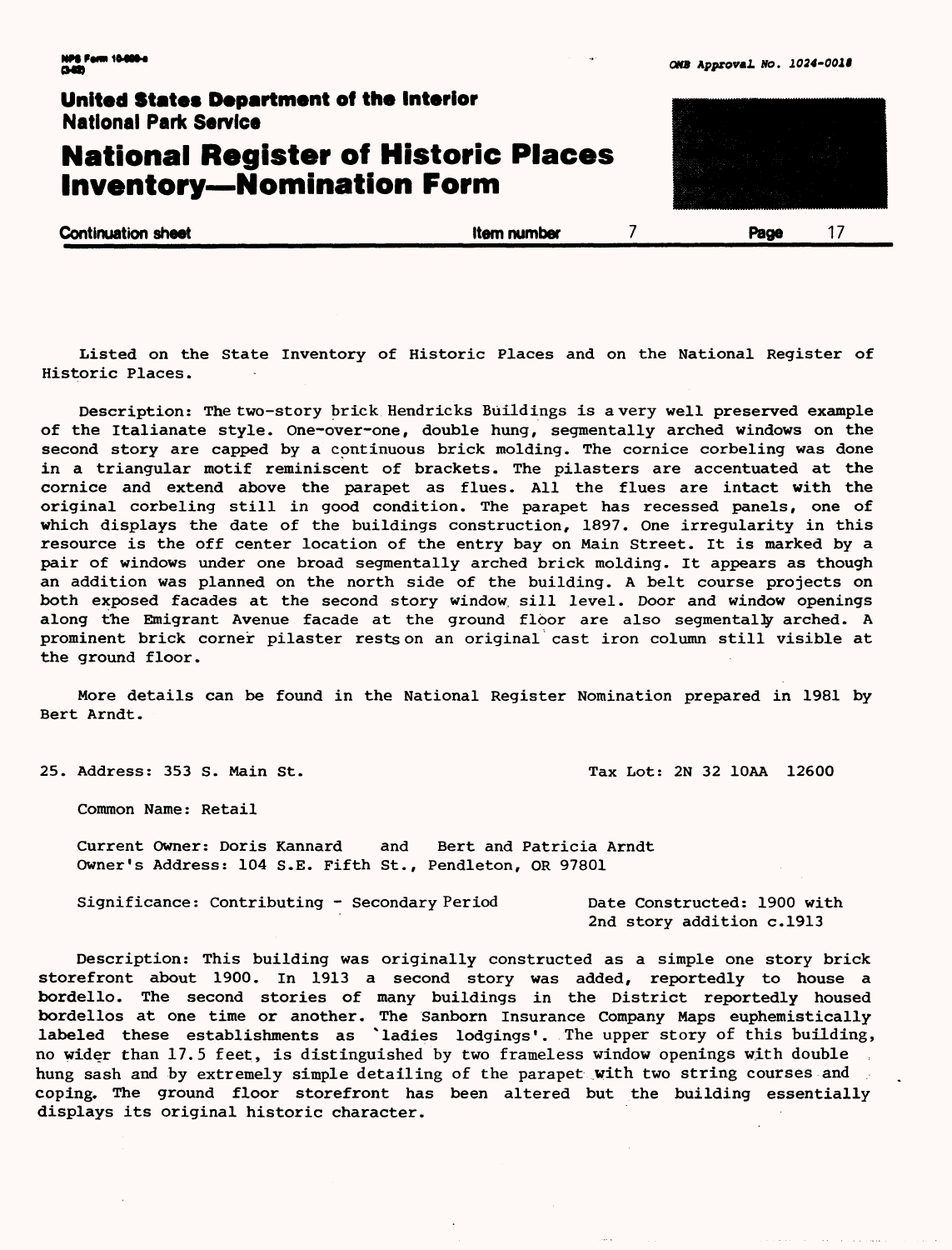### **National Register of Historic Places Inventory—Nomination Form**

 $\overline{7}$ **Continuation sheet Item number** Item number Page

26. Address: 355 S. Main St. Tax Lot: 2N 32 10AA 12500

Common Name: Centre Theater (vacant) Historic Name: Rivoli Theater

Current Owner: Leonard Family Trust Owner's Address: 10094 Los Nidos Lane, Escondido CA 92026

Significance: Contributing - Secondary Period Date Constructed: c.1900 with 2 story addition by 1922

Description: The original one story brick building contained four storefronts. By 1922 a two story addition was constructed and the entire building was converted for use as a movie theater, the Rivoli. The lower half of the facade has been altered, but the upper portion remains as it was originally built. The upper facade is articulated by a band of diaper-pattern leaded windows alternating with blind panels decorated with raised lozenges, the whole of which is set in a frame-like Classical entablature.

The above-described ribbon windows arevisually supported by low relief quoins at each corner of the facade. These are accentuated by their contrasting paint color. Three very narrow windows are the only articulation at the mezzanine level. Classical elements displayed on this building harmonize with Italianate detailing found throughout the District.

27. Address: 349 S. Main St. The Contract of Tax Lot: 2N 32 10AA 12400

Common Name: Bronco Tavern

Current Owner: Lucille Proebstel Owner's Address: Brown Building, Apt. 310, Pendleton, OR 97801

Significance: Contributing - Primary Period Date Constructed: 1896-1903

Description: The single story, brick Bronco Tavern buildng was originally constructed to infill between the two one story buildings on either side. Although displaying none of the elaborate detailing typical of the primary period of building in the District, this building remains essentially intact as constructed. The recessed panel above the storefront is the only articulation found on the building. The storefront itself has been infilled and is punctuated by an aluminum entrance door and two irregularly shaped windows.



**<sup>&</sup>lt;1024-0019**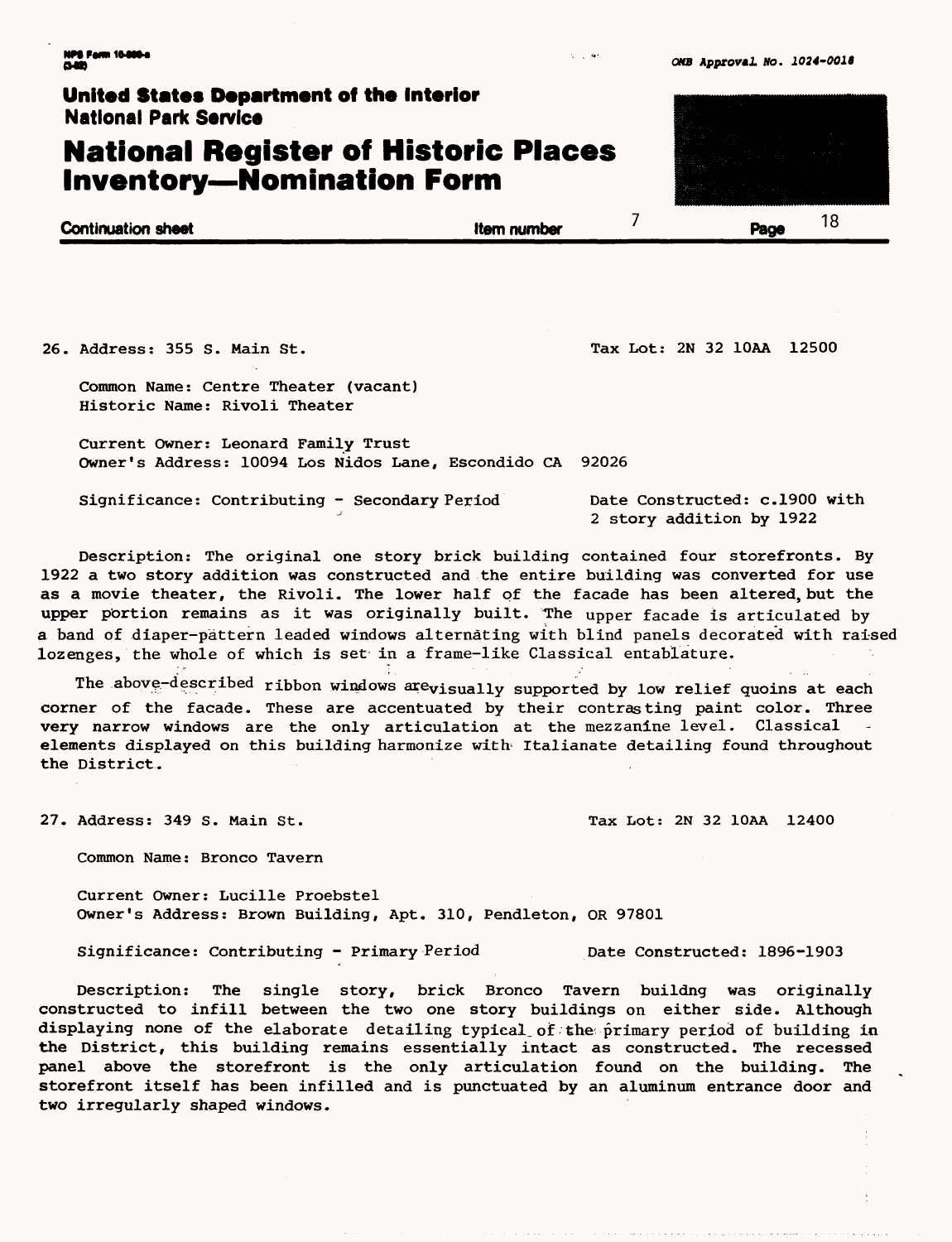### **National Register of Historic Places Inventory—Nomination Form**

| <b>Continuation sheet</b> | <b>Item number</b> | Page |  |
|---------------------------|--------------------|------|--|
|                           |                    |      |  |

28. Address: 343-347 S. Main St. The Contract of Tax Lot: 2N 32 10AA 12300

Common Name: Elkhorn Tavern and Pony Keg Tavern

Current Owner: Roy Hattenhauer Owner's Address: 3103 S.W. Marshall Ave., Pendleton, OR 97801

Significance: Contributing - Primary Period Date Constructed: 1889

Description: This one story brick building essentially retains its original appearance. The unadorned parapet wall is raised over the center portion of the building, reminiscent of the Italianate false fronts typical on wood frame buildings in the District at the time it was constructed. The two storefronts have been remodeled. . .

29. Address: 333-339 S. Main St. Tax Lot: 2N 32 10AA 12100

and 12200

Common Name: Medernach Building Historic Name: Same

Current Owner: Henry and Cecelia Lorenzen Owner's Address: Star Route, Box 780, Pendleton, OR 97801

Significance: Contributing - Primary Period Date Constructed: 1898-1902

Description: The two-story brick Medernach Building displays a High Victorian Italianate facade. The fully intact cornice is supported by decorative brackets, characteristically paired over the pilasters at bay divisions. The simple parapet has triangular crests centered over either, store. Two pairs of one-over-one, double hung and segmentally arched windows occur at the second story above each storfront. Each pair of windows is trimmed by a corbeled brick arch with a distinctive keystone. The center bay contains a single, round-arched window opening filled with brick and .accented with keystone. The central ground floor entrance to the upper story has been filled. A belt course projecting at the second floor level is decorated by tiny, semi-circular pediments resting on paired brackets at each pilaster. The two existing storefronts are modern, each with a roof projecting out over the sidewalk. The southern most is a shingled shed roof supported on a single square post, the northern most is a steep gable extending up above the second floor line. Both storefront canopies are egregious.



 $5 - 10$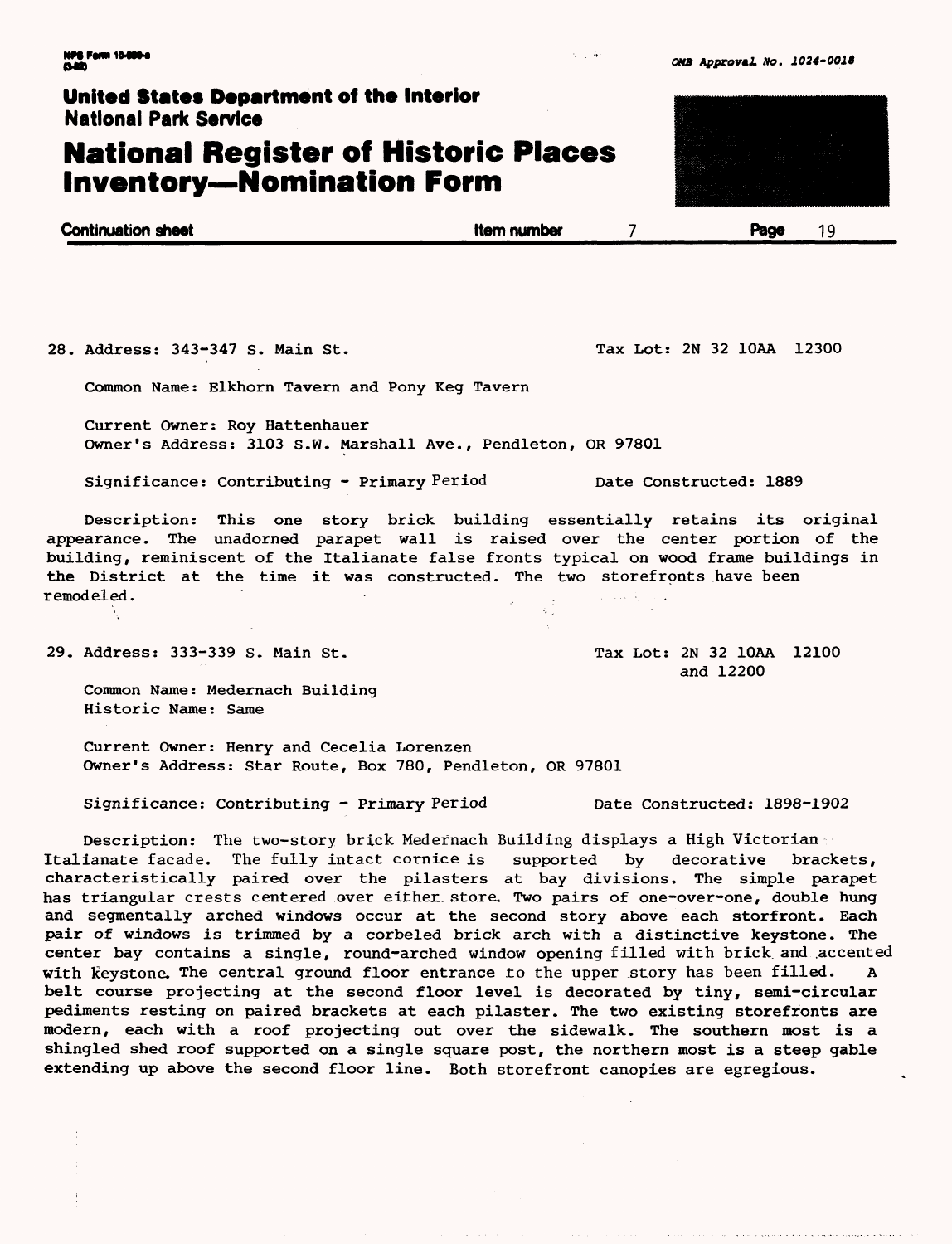### **National Register of Historic Places Inventory--Nomination Form**

| <b>Continuation sheet</b> | <b>Item number</b> | Page | ۷J |
|---------------------------|--------------------|------|----|
|                           |                    |      |    |

30. Address: 301 S. Main St. Tax Lot: 2N 32 10AA 12000

Common Name: Western Heritage Savings and Loan (and adjacent parking lot)

Current Owner: Western Heritage Savings and Loan Association Owner's Address: P.O. Box 1128, Pendleton, OR 97801

Significance: Non-contributing - Compatible Date constructed: 1979

Description: Western Heritage is a three story buff colored brick building and is the most recent addition to the District. Although not imitative of any historical style, this building harmonizes well with the character of the Historic District. The broad band of windows on the Main Street facade are divided into vertical sections with proportions similar to the tall, narrow Italianate windows. The buff brick used has also been used on some of the historic buildings and the blocky rectangular massing with horizontal projections is typical. Essentially, the building is a compatible, but nonhistoric "bridge" to a pivotal building, the United States Post Office and Courthouse.

31. Address: 342-344 S.W. First St. Tax Lot: 2N 32 10AA 13000

Common Name: Retail Historic Name: W.C.Lloyd Garage

Current Owner: Cecelia and Henry Lorenzen Owner's Address: Star Route, Box 780, Pendleton, OR 97801

Significance: Contributing - Secondary Period Date Constructed: 1910-1922

Description: This one story brick building displays the typical corbeled brick cornice and recessed panels with clipped corners. The plain pilasters divide the facade into two large storefronts, originally used as garage bays, and a smaller center bay reminiscent of the entry bays found on its two story neighbors. The storefronts, though altered, do not detract from the historic character of the building.

32. Address: 348-352 S.W. First St. Tax Lot: 2N 32 10AA 12900

Common Name: Professional Offices Historic Name: Troy Laundry

Current Owner: Charles and C.A. Peterson and Robert and Doris Pfeiffer Owner's Address: P.O. Box 606, Pendleton, OR 97801

Significance: Contributing - Secondary Period Date Constructed: 1910-1922

and 12990



 $3 - 1 - 4$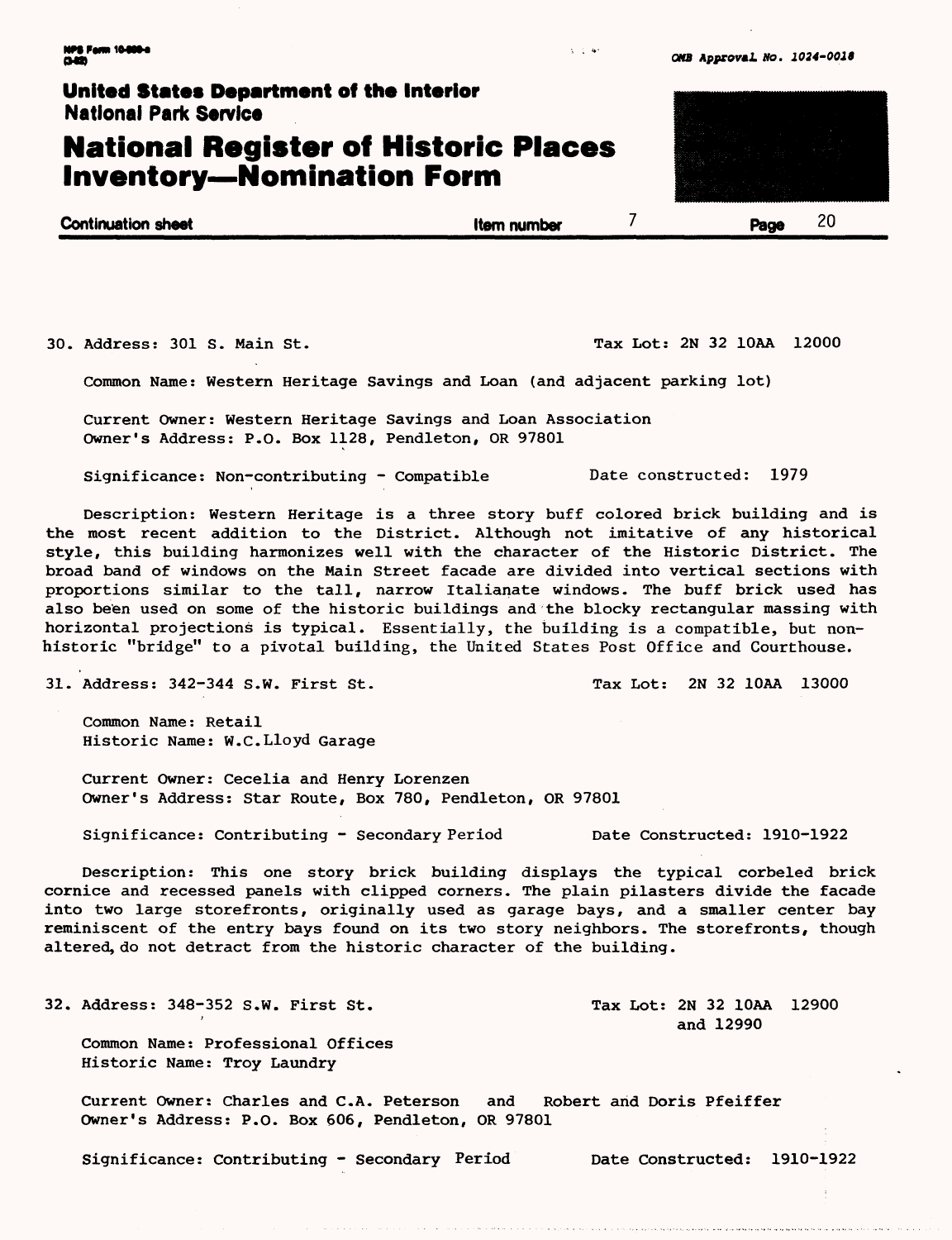### **National Register of Historic Places Inventory—Nomination Form**

**Continuation sheet Item number and Item number and Item number Page** 

 $21$ 

Description: The single-story Troy Laundry Building has a plain brick facade and two storefronts. Originally constructed as a Chinese laundry, the building now houses two professional offices. The center portion of the parapet wall is raised as a shallow rectangular crest. Together with the neighboring garage, the building presents a street facade of exceptional:continuity, as do other groupings in the district.

33. Address: 21-27 S.W. Emigrant Ave. Tax Lot: 2N 32 10AA 12800

Common Name: The Empire Block Historic Name: Same

Current Owner: Bert and Patricia Arridt Owner's Address: 104 S.E. Fifth St., Pendleton, OR 97801

Significance: Contributing - Secondary Period Date Constructed: 1907

Listed on the National Register of Historic Places

Description: The Empire Block is a two story brick building, uniquely retaining its original storefronts at the ground floor. The asymmetrical Emigrant Avenue facade is composed of five storefront bays and an off-center entry bay. The irregularly spaced windows at the second floor are all paired, one-over-one, double hung sashes. Each window forms one half of a segmental arch. Each pair of windows is trimmed by a corbeled brick arch. Strip pilasters, marking the bay divisions, extend from the ground floor to just above the parapet. Low relief, corbeled brick trim, reminiscent of an Italianate blind arcade, extends as a broad horizontal band between the pilasters. This relatively flat wall treatment was copied on several later buildings located on Court Street. Matching awnings over each storefront extend between the pilasters also, so that the vertical emphasis of the pilasters is unbroken. A small one story addition facing S.W. First Street duplicates the details of the larger building.

More details can be found in the National Register Nomination prepared in 1981 by Bert Arndt.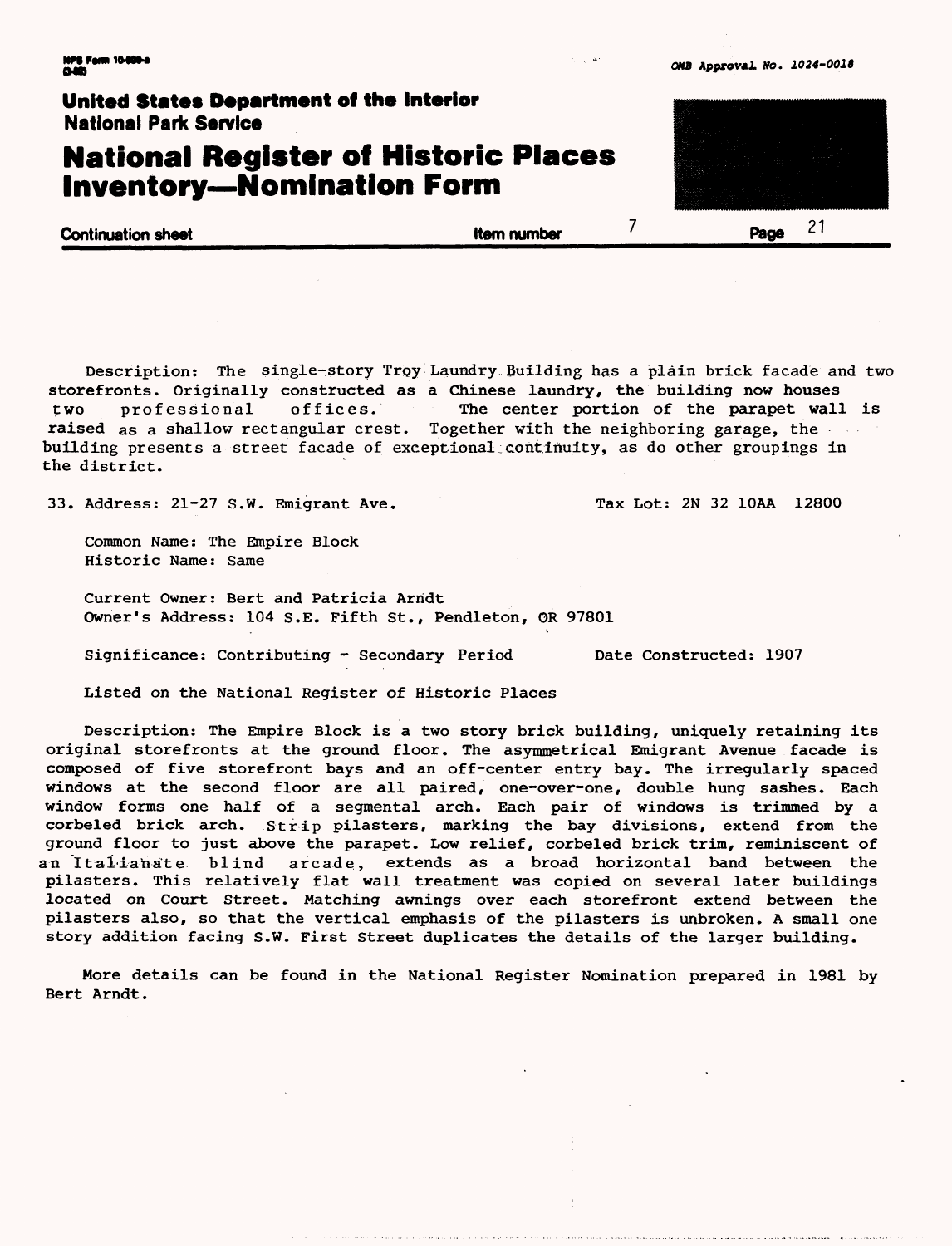### **National Register of Historic Places Inventory — Nomination Form**

| <b>Continuation sheet</b> | <b>Item number</b> | Page |  |
|---------------------------|--------------------|------|--|
|                           |                    |      |  |

34. Address: 104 S.W. Dorion Ave. Tax Lot: 2N 32 10AA 13300

Common Name: United States Post Office and Courthouse Historic Name: Same

Current Owner: U.S. Postal Service

Significance: Contributing - Secondary Period Date Constructed: 1916

Listed on the National Register of Historic Places

Description: The U.S. Post Office is a stately Georgian building in the tradition of the American Renaissance. The largest of two public buildings in the district, it is linked tc railroad history. The symmetrical Dorion Avenue facade is divided into seven bays, the center five of which project slightly. Pilasters with stone capitals and resting on a stone belt course frame the bays of the central, projecting section. Ground story brick work imitates rusticated stone coursing. The building is crowned by a full Classical entablature, balustraded parapet. Round arched openings frame doors and windows of the center section at the first and second stories.

More details can be found in the National Register Nomination prepared in 1984 by H.J. Kolva.

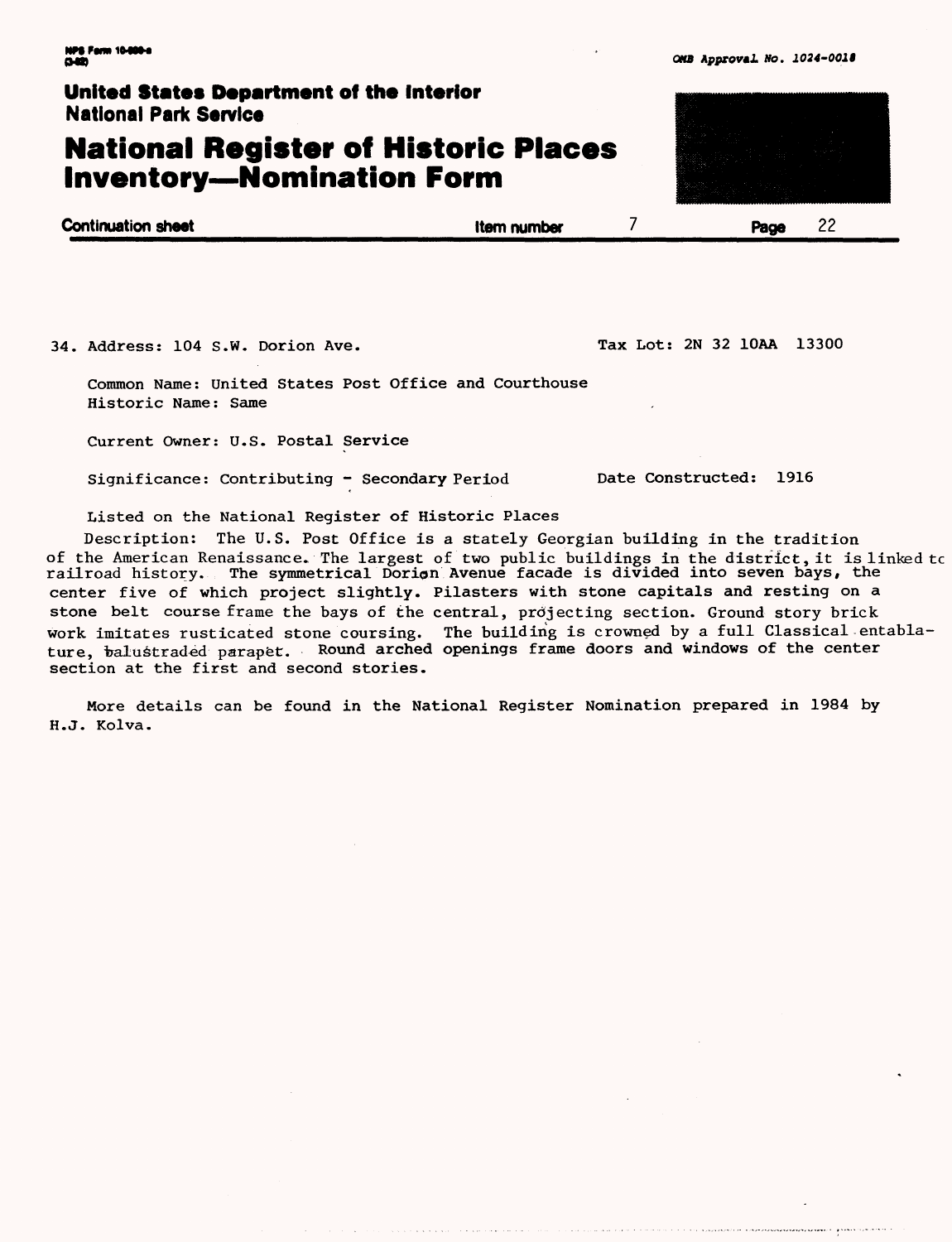# **8. Significance**

| <b>Period</b><br>___ prehistoric<br>$-1400 - 1499$<br>$\frac{1}{2}$ 1500-1599<br>$-1600 - 1699$<br>$\frac{1}{2}$ 1700–1799<br>$X$ 1800-1899<br>$\_\perp$ 1900- | Areas of Significance—Check and justify below<br>archeology-prehistoric  community planning<br>archeology-historic<br>____ agriculture<br>$\_\mathsf{X}$ architecture<br>$\frac{1}{2}$ art<br>$\mathsf{L}$ commerce<br>communications | conservation<br><b>Example 2</b> economics<br><b>Example 2</b> education | landscape architecture religion<br>$-$ law<br>$\frac{1}{2}$ literature<br>$\overline{\phantom{a}}$ music<br>_____ politics/government | <u>__</u> __ science<br>____ sculpture<br>$\equiv$ social/<br>humanitarian<br><u>__</u> __theater<br>$\underline{\lambda}$ transportation<br>___ other (specify) |
|----------------------------------------------------------------------------------------------------------------------------------------------------------------|---------------------------------------------------------------------------------------------------------------------------------------------------------------------------------------------------------------------------------------|--------------------------------------------------------------------------|---------------------------------------------------------------------------------------------------------------------------------------|------------------------------------------------------------------------------------------------------------------------------------------------------------------|
| <b>Specific dates</b>                                                                                                                                          | 1887-1937                                                                                                                                                                                                                             | <b>Builder/Architect</b>                                                 | Larqely anonymous                                                                                                                     |                                                                                                                                                                  |

#### **Statement of Significance (in one paragraph)**

The South Main Street Historic District in Pendleton, Umatilla County, Oregon, is locally significant under National Register criterion "a" as the largest and best-preserved concentration of historic buildings associated with rail road-related commerce during the period 1887-1937. The nunber of hotels concentrated in the nominated area is noteworthy. No less than 20% of resources contributing to the significance of the district are former hotels strategically situated to serve the railroad passenger clientele. The district's historic period of significance spans 50 years and is extended merely one year beyond the normal 50-year cut-off date to encompass the last major development within the district before the Second World War. The culminating development was enlargement and remodeling of the Temple Hotel as an up-to-date, six-story hotel in the Art Deco style. The hotel remodeling of 1937 and construction of a 1933 garage in the streamlined Moderne style in 1933 not only reflected the new taste for modernity which attended the Depression era, these projects signaled a turning point in the growth of the district and foretold the ultimate supremacy of motor vehicles in certain aspects of local economy. The district is further or motor venicles in certain aspects of local economy. The district is further<br>Register-eligible under criterion "c" for the exceptional scope of its collection of intact historic building cornices. These include bracketed galvanized sheet metal cornices in the High Victorian I taliante style, corbelled brick cornices displaying a full range of elaboration, and Classical sheet metal cornices in the Georgian vein having modillion blocks and embossed friezes of garlands. Finally, the nominated district provides the context for several commercial properties and a United States Post Office earlier listed in the National Register on an individual basis.

Although not the oldest commercial district, due to development patterns over the years the South Main Street District is the commercial area in Pendleton which best retains its historic character. Continuous modernization and replacement of old buildings al ong Court Street and the two blocks of Main Street between Byers and Dorion Streets has destroyed most of the historic character of the oldest part of the city. The nominated district is significant for its impetus from development of a major transportation system, the railroad. Rail transportation was completed coast-to-coast in 1884. Pendleton was located on the main east-west rail line which closely followed the earlier route of the Oregon Trail. Businesses which sprang up along Main Street catered both to travelers arriving in town as well as to local townspeople who enjoyed strolling to the Station to see who might be coming or going. Therefore, not only hotels and sal cons sprang up in the area, but also meat markets, drug stores and clothing stores, to name just a few. The earliest buildings were wood frame, followed by brick buildings in the High Victorian Italianate style. These elaborate buildings, constructed by 1905, were followed by smaller scale commercial buil dings of Italianate influence typical of many small towns in Eastern Oregon.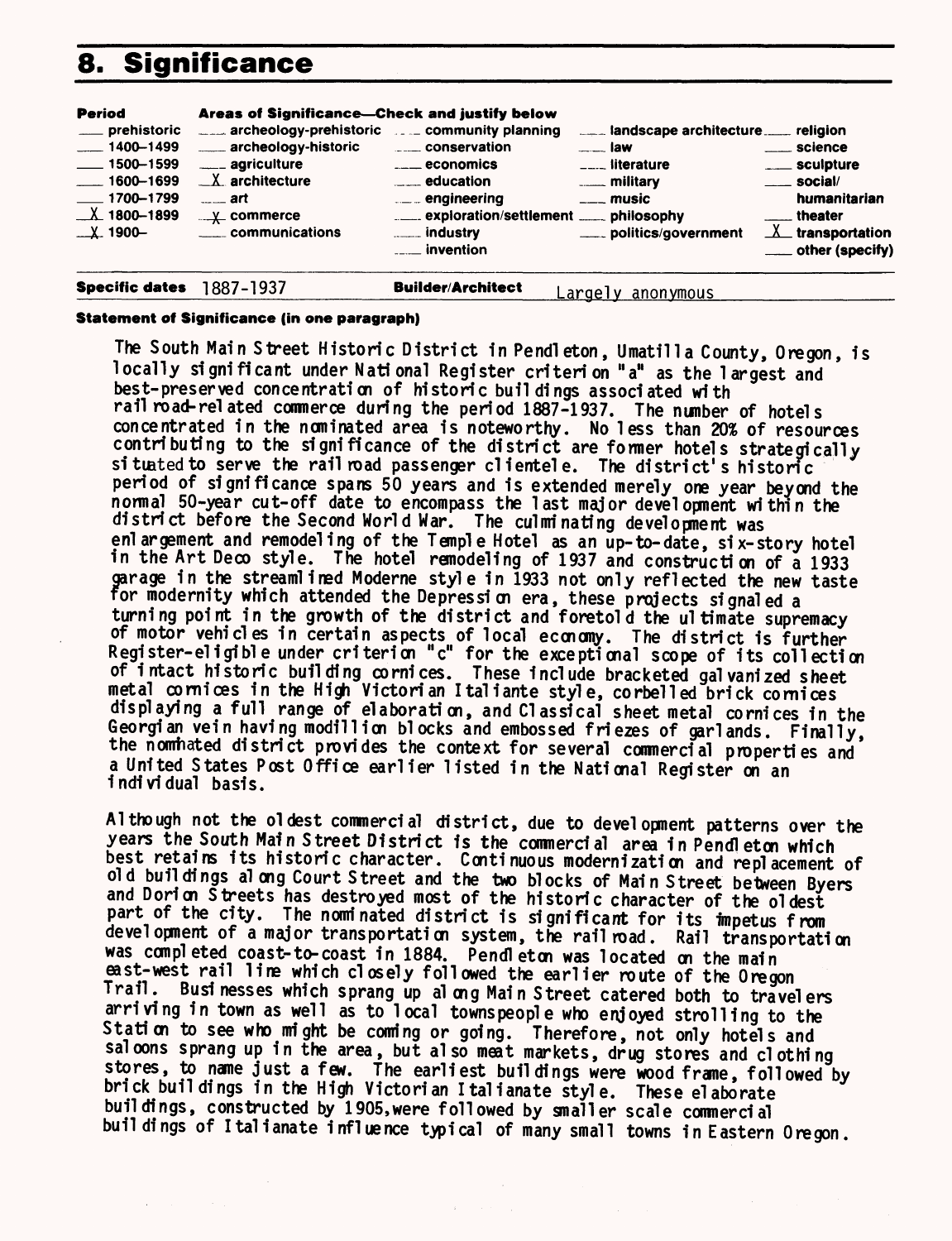# **9. Major Bibliographical References**

See Continuation Sheet

|                                                                                                    | 10. Geographical Data                                                                                                                                                                                            |                         |                                      |                                                                                                                          |   |
|----------------------------------------------------------------------------------------------------|------------------------------------------------------------------------------------------------------------------------------------------------------------------------------------------------------------------|-------------------------|--------------------------------------|--------------------------------------------------------------------------------------------------------------------------|---|
| Acreage of nominated property $11.8$<br>Quadrangle name Pendleton, Oregon<br><b>UTM References</b> |                                                                                                                                                                                                                  |                         |                                      | Quadrangle scale 1:24000                                                                                                 |   |
| 361290<br><b>Easting</b><br>Zone                                                                   | 01518960<br><b>Northing</b>                                                                                                                                                                                      | в<br>Zone               | ا 0، 9، 2ا 1، 16 3<br><b>Easting</b> | 5.05.86000<br><b>Northing</b>                                                                                            |   |
| 960780<br>C[1]                                                                                     | 5058600                                                                                                                                                                                                          | $D$   1   1  <br>F<br>H | 360780                               | 5058960                                                                                                                  |   |
|                                                                                                    | Verbai beundary description and justification                                                                                                                                                                    |                         |                                      |                                                                                                                          |   |
|                                                                                                    | See Continuation Sheet                                                                                                                                                                                           |                         |                                      |                                                                                                                          |   |
|                                                                                                    | List all states and counties for properties overlapping state or county boundaries                                                                                                                               |                         |                                      |                                                                                                                          |   |
| state<br>N/A                                                                                       | code                                                                                                                                                                                                             | county                  | N/A                                  | code                                                                                                                     |   |
| N/A<br>state                                                                                       | code                                                                                                                                                                                                             | county                  | N/A                                  | code                                                                                                                     |   |
|                                                                                                    | <b>Form Prepared By</b>                                                                                                                                                                                          |                         |                                      |                                                                                                                          |   |
| name/title                                                                                         | Gail Sargent                                                                                                                                                                                                     |                         |                                      |                                                                                                                          |   |
| organization                                                                                       | James Lynch & Associates, A.I.A.                                                                                                                                                                                 |                         | date                                 | August 14, 1985 - April 22, 1986                                                                                         |   |
| street & number                                                                                    | 221 SW First Street                                                                                                                                                                                              |                         | telephone                            | $(503)$ 276-8625                                                                                                         |   |
| city or town                                                                                       | Pendleton                                                                                                                                                                                                        |                         | state                                | Oregon 97801                                                                                                             |   |
|                                                                                                    |                                                                                                                                                                                                                  |                         |                                      | State Historic Preservation Officer Certification                                                                        |   |
|                                                                                                    | The evaluated significance of this property within the state is:                                                                                                                                                 |                         |                                      |                                                                                                                          |   |
| national                                                                                           | state<br>665), I hereby nominate this property for inclusion in the National Register and certify that it has been evaluated<br>according to the criteria and procedures set forth by the National Park Service. | _⊻_ local               |                                      | As the designated State Historic Preservation Officer for the National Historic Preservațion Act of 1966 (Public Law 89- | ✔ |
| <b>State Historic Preservation Officer signature</b>                                               |                                                                                                                                                                                                                  |                         |                                      |                                                                                                                          |   |
| title<br>Deputy SHPO                                                                               |                                                                                                                                                                                                                  |                         |                                      | date<br>June 26, 1986                                                                                                    |   |
| For NPS use only                                                                                   | I hereby certify that this property is include in the National Register                                                                                                                                          |                         |                                      | date                                                                                                                     |   |
| Keeper of the National Register                                                                    |                                                                                                                                                                                                                  |                         |                                      |                                                                                                                          |   |
| Attest:<br><b>Chief of Registration</b>                                                            |                                                                                                                                                                                                                  |                         |                                      | date                                                                                                                     |   |

**GPO 91 1-399**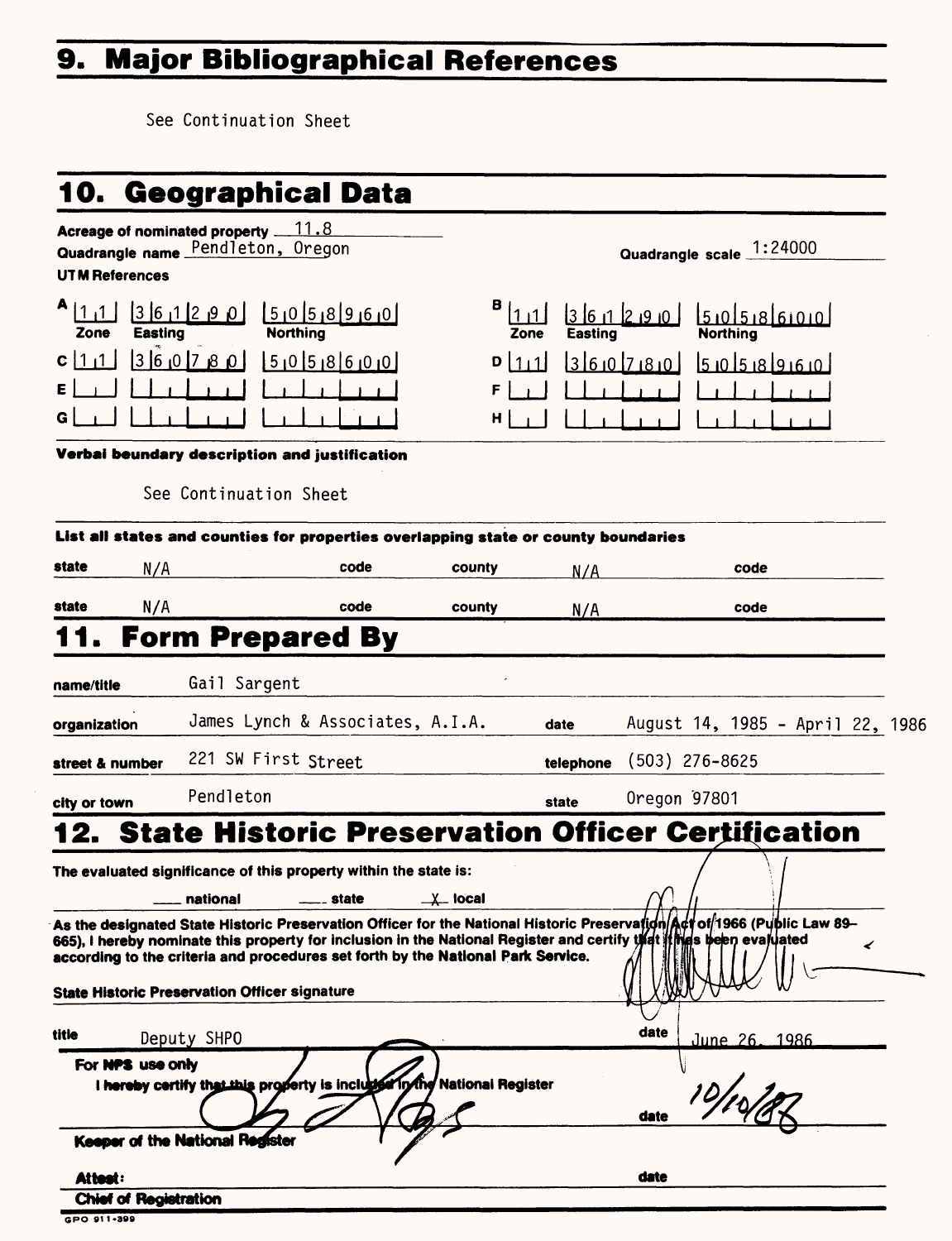# **National Register of Historic Places Inventory — Nomination Form**

South Main Street Commercial **Continuation sheet** Historic District **Regional Litem number 8 can all Page** 2

#### **BOUNDARY**

The boundary of the historic district reflects the limits of commercial development and decline, centered along Main Street, which resulted from the respective development and decline of the railroad. To the east and to the west of the district development has been primarily residential. To the south, industrial and commercial enterprises developed along the railroad right-of-way. Continuing development of the downtown commercial area to the north has created a natural border. In the nominated area, development declined after the initial fervor associated with the coming of the rail road. The South Main Street Commercial Historic District is thus today a distinct enclave within Pendleton's ce ntral business district.

#### COWERCE

Commercial development inPendleton has its roots in the road houses established al ong the Oregon Trail to serve the weary pioneers. One such outpost was located two miles west of the downtown. This site, known variously as Marshall's Station, Swift's Station and finally Middleton, was located on a corner of the William McKay Donation Land Claim. It was the home of the first Umatilla County Courthouse in 1862 and the first bridge in this area over the Umatilla River. Concurrently, Abraham Miller established a feed yard and roadhouse at the site of downtown Pendl eton. This establishment competed fiercely for business with Swift's Station. During high water the river could not be forded by wagons, thus prompting Miller to construct his own bridge in 1865 to draw more of the travelers to his establishment. Little is known of the eventual disappearance of Middleton, but subsequent development has centered around the site of Miller's B ri dge .

The trails shown on the map of the Historic District as the Oregon National Historic Trail corresponds to the earliest immigrant route used before settlement occurred in the area. With the building of Abraham Miller's bridge and settlement of the area, the trail shifted closer to the river and became Court Street when the city was platted in 1868. As late as the 1880s, the East Oregonian reported wagon trains coming through town along this route. It was natural for commercial development to occur along Court Street. The street connecting Court Street with Miller's bridge was platted as Main Street and attracted commercial development of its own for at least a block to the north and to the south of Court Street. The corner of Court and Main Streets as thus been the center of town since before Pendl eton became a town in 1880.

With the completion of the transcontinental railroad, local agricultural products<br>such as cattle, wool, wheat and flour could be shipped nationwide. Pendleton quickly blossomed into a regional inland shipping center. The economic base of<br>the region, which had always been agricultural, now broadened in Pendleton to include a wide variety of commercial activities as well. The opening of a stately new United States Post Office and Courthouse in Pendl eton in 1916 was an acknowledgement on the part of the Federal government of the city's stature as a commercial center and, consequently, a center of population.

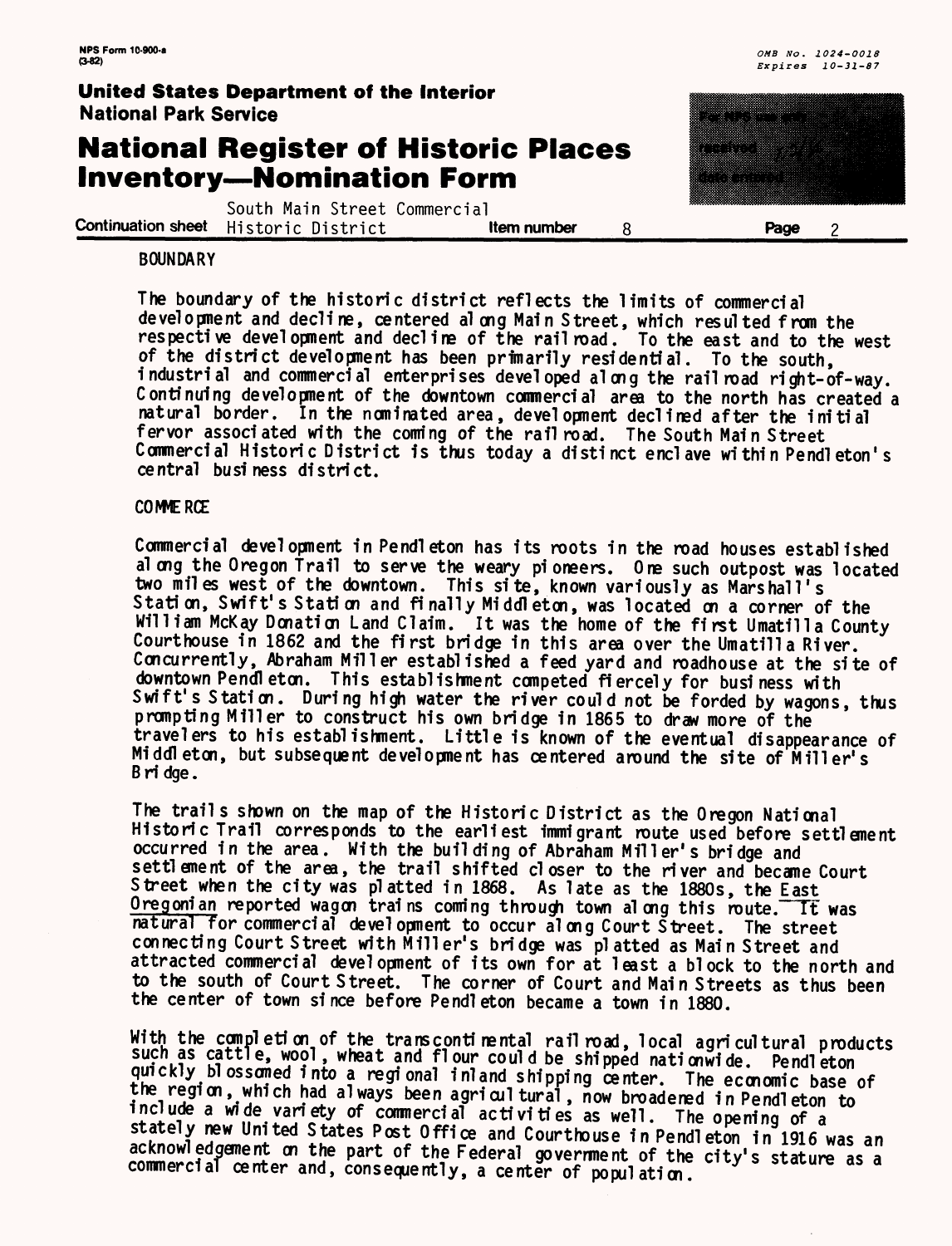# **National Register of Historic Places Inventory—Nomination Form**

South Main Street Commercial **Continuation sheet** Historic District **in the number** and **Page** 3



#### **TRANSPORTATION**

Historically, Pendleton's growth has been closely tied to its proximity to major east-west transportation routes. Fur traders and explorers forged the first trails through Eastern Oregon. Their reports, describing the land and opportunities of the west, paved the way for massive emmigration which followed. With the first wagon trains blazing the Oregon Trail , a settlement sprang up along the Umatilla River in the vicinity of present day Pendleton. The broad river valley was a natural place for tavelers to rest after their difficult passage through the Bl ue Mountains. Within 20 years after the first immigrants followed the Oregon Trail, railroads came to Eastern Oregon, providing additional stimulus for the growing city of Pendleton.

Railroad development occurred quickly in Pendleton. In 1881 the Oregon Railway and Navigation Company began operation of a line to Umatilla Landing (near the present town of Umatilla), thus providing a link with Portland via the Columbia River. The trails were located a few blocks south to the incorporated town of Pendleton on right-of-way granted by the Indians of the Umatilla Reservation. The southern boundary of Pendleton at that time was located along the northern boundary of the Umatilla Indian Reservation. Also in 1881, a two-story wood frame passenger and freight station was constructed in the Victorian Stick style by the Oregon Railway and Navigation Company (O.R.& N. Co.). On September 15, 1882 the East Oregonian reported that Main Street, complete with sidewalks and crosswalks, would be extended to the station. Small wood frame commercial buildings immediately, and illegally, pushed across the Reservati on boundary toward the new station. In 1884 rail connections to the East Coast were completed and Pendleton, located on the main east-west line, could be assured of continued growth and prosperity.

In 1885 a portion of the Umatilla Indian Reservation was annexed into the city. The Reservation Addition lay directly south of the Original Town of Pendleton, including most of the South Main Street Commercial Historic District as well as the railroad yards and Pendleton's South Hill residential area. The annexation of this area into the city finally allowed for more permanent construction to begin between Dorion Street and the railroad station. Thus began the development of the South Main Street Commercial Historic District as we see it today. The Union Pacific Railroad took over its subsidiary, the O.R.& N. Co., and the exisitng passenger station, which was built in 1909.

#### ARCHITECTURE

Architectural styles represented in the nominated district were used for commercial building elsewhere in the historic period, of course. Because of the perpetual modernization which has occurred in other areas of the city, however, the South Main Street Commercial Historic District provides the most complete illustration of early Pendleton architecture. Nowhere else do we find the continuity and concentration which characterizes the South Main Street Commercial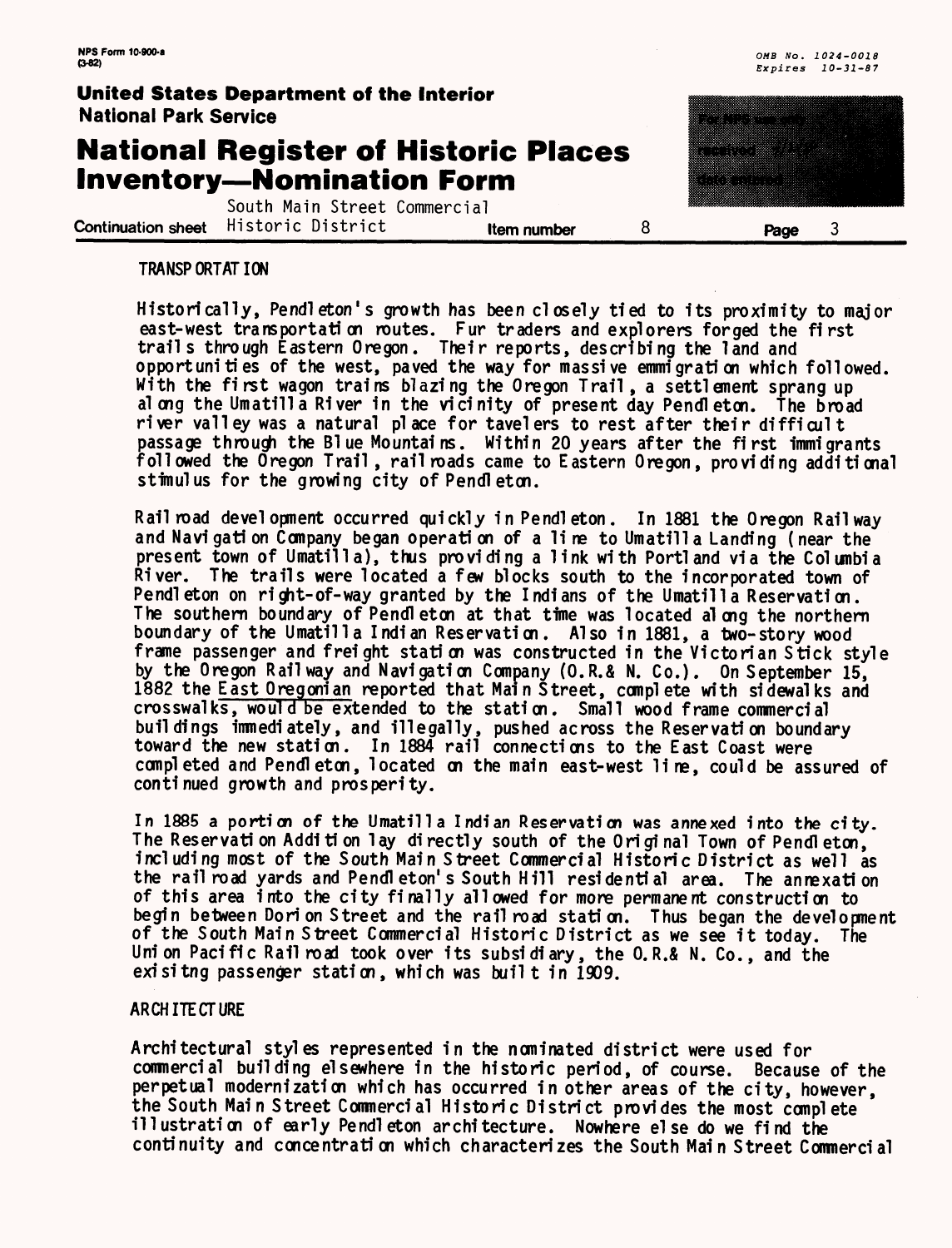an an an t-

#### **United States Department of the Interior** National Park Service

### **National Register of Historic Places Inventory—Nomination Form**

South Main Street Commercial<br>Historic District **them number Continuation sheet** Historic District **Item number** 8 **Page** 4

Historic District.

The Italianate style became popular in the small towns of Eatern Oregon somewhat Ine Italianate style became popular in the small towns of Eatern Uregon somewhat<br>later than it did on the East Coast. Textbooks indicate that the style was no longer fashionable by 1890, but Italianate buildings were still being constructed in Pendleton for at least another ten years. Later buildings in the district show other Classical influences, most notably the Georgian style.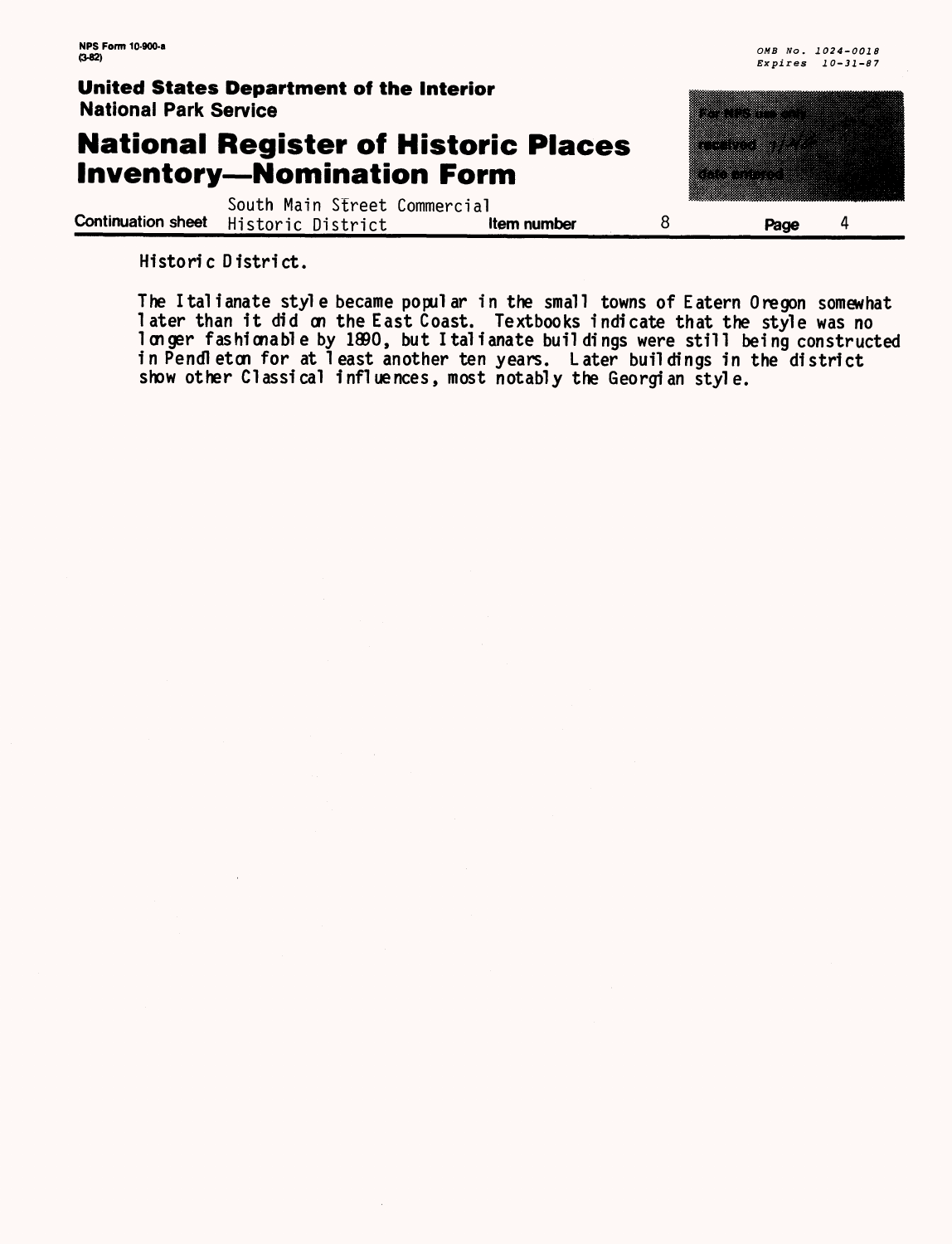# **National Register of Historic Places Inventory—Nomination Form**

South Main Street Commercial **Continuation sheet** Historic District **Item number** 9 **Page** 1



Umatilla County Surveyors Office, Survey Notes of Township 2 North; Range 32 East, Willamette Meridian, Oregon, by David P. Thompson.

City Directories, 1890 *&* 1893, 1921; Umatilla & Morrow Directory, 1921.

East Oregonian, Pendleton, Oregon, Jan. 1, 1881; March 17, 1881, Sept. 12, Sept. 15, Oct. 20, Oct. 24, 1882; March 9, Aug. 24, 1883; July 9, 1910.

MacNab, Gordon, "A Century of News and People in the East Oregonian 1875-1975," Pendleton, Oregon, East Oregonian Publishing Co., 1975.

Pendleton City Council Minutes from 1885-1928; 11-20-1898, 2-22-1899, 2-12-1899, 4-26-1899, 7-21-1926, 7-28-1926.

Searcey, Mildred Brock, "Rails Come to County," Pioneer Trails, Vol. 9, No. 1, Fall, 1984, pages 7-12. Pendleton, Oregon, Umatilla County Historical Society.

Umatilla County Historical Society, "A Backward Glance," Pendleton, Oregon, East Oregonian Master Printers, 1981.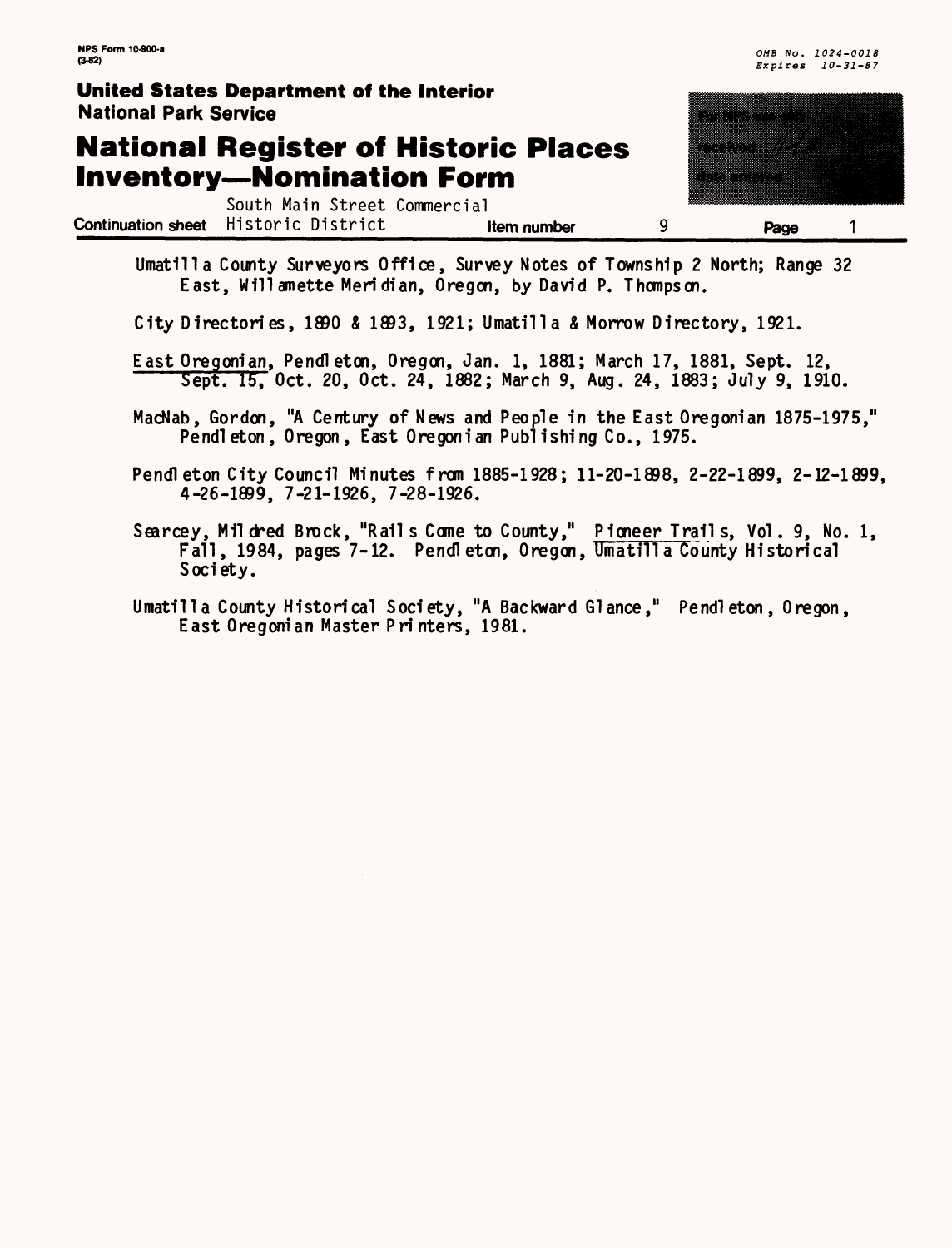### **National Register of Historic Places Inventory — Nomination Form**

South Main Street Commercial **Continuation sheet** Historic District **and item number 10 Page** 1



#### **BOUNDARY DESCRIPTION**

The South Main Street Comnercial Historic District encompasses the largest concentration of buildings directly associated with the growth and development of Pendleton due to the coming of a rail road connection to Eastern markets. The district occupies approximately 5-1/2 city blocks and lies between the earliest commercial areas of town and the rail lines south of Frazer Street.

The earliest commercial areas of Pendleton developed along Main Street between the River and Dorion Street and al ong Court Street from Main to SE Second. While continuous development in this original commercial district over the years has eroded the historical character of the buildings, the South Main area remains comparatively untouched by recent development with the exception of ubiquitous storefront remodelings.

The bounds of the nominated district are dictated, generally, by the historical relationship of buildings to freight and passenger stations of the Oregon Railway and Navigation Company. The railroad, immediately south of the two historic station sites, constitutes the southern boundary of the compact, 11.8-acre district. Boundaries on the north, west and east are demarcated by n on- conforming development, such as multi-family residential and church property along the west boundary and at the northwest corner; or by non-historic development, including modern banking, retail and warehouse buildings on the noth and east. Owing to the consistent use of red and buff-colored brick as a building material during the district's historic period and because of an overall continuity of building scale and facade detailing in the Italianate and Georgian styles, the nominated area is a distinct enclave within Pendleton's central busi ness district.

The South Main Commercial Historic District is more particularly described as follows:

Commencing at the center intersection of SE Dorion Avenue and SE 1st Street, said intersection being the true point of beginning; Thence southeasterly along the centerline of SE 1st Street and the Southerly extension thereof to a point on the Southerly right-of-way line of SE Frazer Avenue. Thence Southwesterly along said Southerly right-of-way to the Southwest corner of the i ntersecti on of South Main and Frazer Avenue; Thence Southeasterly along the Westerly right-of-way line of South Main Street a distance of 190.00 feet; Thence Southwesterly along a line parallel to the Southerly right-of-way line of SW Frazer Avenue to a point on the Westerly right-of-way lire of SW 2nd Street if extended Southeasterly; Thence Northwesterly along said SW 2nd Street extension a distance of 190.00 feet to a point on the Southerly right-of-way line of SW Frazer Avenue; Thence Northeasterly along said Southerly right-of-way line to its intersection with the Southerly extension of the centerline of SW 1st; Thence Northwesterly along said centerline and its extension thereof to its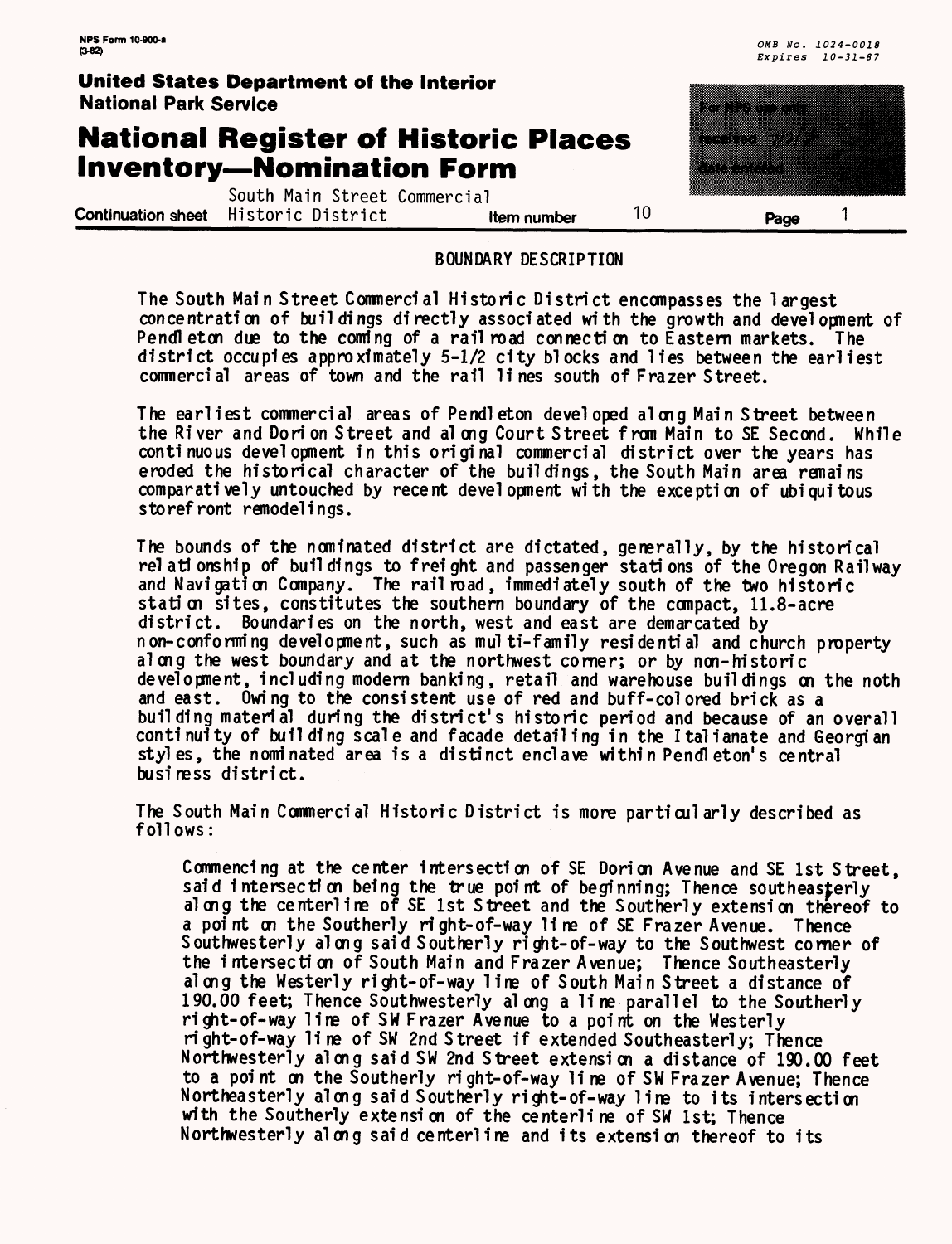### **National Register of Historic Places Inventory—Nomination Form**

| <b>National Park Service</b> | United States Department of the Interior                             |                                             | matang pangangang pangangang pang                                                                                                          |  |
|------------------------------|----------------------------------------------------------------------|---------------------------------------------|--------------------------------------------------------------------------------------------------------------------------------------------|--|
|                              | <b>Inventory-Nomination Form</b>                                     | <b>National Register of Historic Places</b> | <u> Tanzania di Santa Bandaria di Santa Bandaria di Santa Bandaria di Santa Bandaria di Santa Bandaria di Santa B</u><br><b>Altamatica</b> |  |
|                              | South Main Street Commercial<br>Continuation sheet Historic District | Item number                                 | Page                                                                                                                                       |  |

intersection with the Easterly extension of the Southerly Boundary of Lot *3* Block 58 Reservation Additi on to the City of Pendleton; Thence continuing Northwesterly along said centerline and its extension thereof a distance of 20.00 feet; Thence Westerly al ong a line parallel to the Southerly boundary of said Lot 3 to a point lying 50.00 feet Westerly of the East boundary of Lot 12 Block 58 Reservation Addition to the City of Pendl eton; thence Northerly along a line, said line being the extension of the Easterly boundary of Lot J Original Town of Pendleton to its intersection with the centerline of SW Dorion Avenue; Thence Northeasterly along said centerline of SW Dorion Avenue to the true point of beginning, containing in all 11.8 acres, more or less.